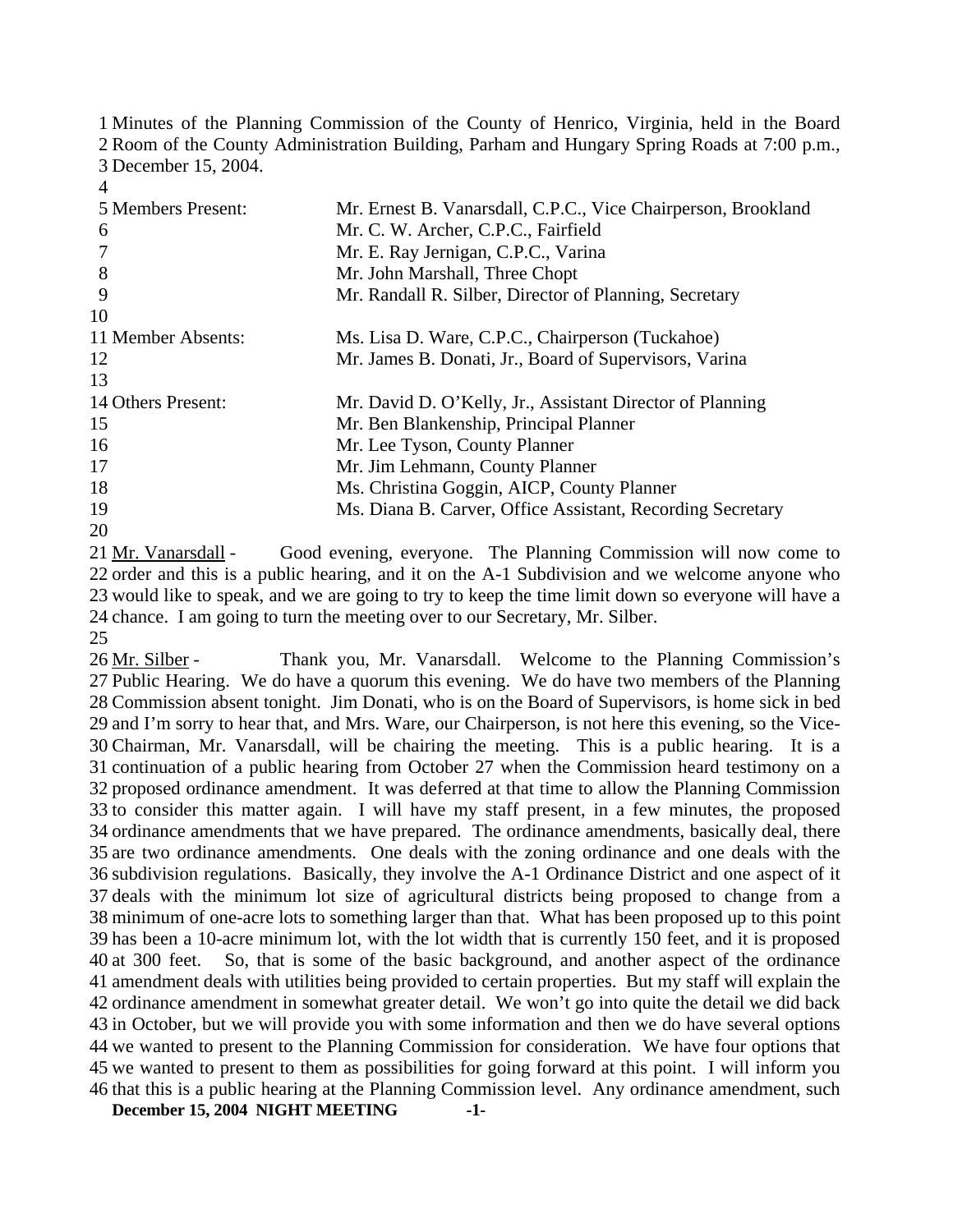as this, is recommended by the Planning Commission and then goes on to the Board of Supervisors. The Board of Supervisors then will consider this in a public hearing, also, and they will make the final decision. So, this body simply makes a recommendation to the Board of Supervisors.

51

Thank you, Mr. Silber. I wonder if we could get a show of hands of 53 people who think you are going to speak or came to speak. 52 Mr. Vanarsdall -

54

What we may want to do so that we are not here all night, we might want 56 to limit each speaker to 4 or 5 minutes each. If they need more time than that, certainly you can 57 extend that period of time, but maybe if we could try to keep your presentations to about four or 58 five minutes each we would appreciate that. 55 Mr. Silber -

59

And we don't have any kind of order, like the Board where you sign up to 61 speak. We don't have that, so whoever wants to be first, come down to the microphone, identify 62 yourself and where you live, and we will go from there. 60 Mr. Vanarsdall -

63

64 Mr. Silber - Let's first have the staff make their presentation, sir.

65

**December 15, 2004 NIGHT MEETING -2-** Good evening, Mr. Chairman and members of the Commission, Mr. 67 Secretary. On June 17 and 18, 2004, the Board of Supervisors and the Planning Commission 68 held a retreat to study growth and future land uses in the County and relationship between 69 residential growth and service demands. At that retreat, the Board expressed concerns about the 70 current permitted density and lot size in the A-1, Agricultural Zoning District, and the provision 71 of public water and sewer for residentially zoned property. On the  $24<sup>th</sup>$  of June, 2004, the Board 66 Mr. Tyson - of Supervisors adopted a resolution directing Planning staff to prepare and the Commission to review amendments to the zoning ordinance to increase the lot size and lot width requirements in the A-1, Agricultural Zoning District, and to require all one-family dwellings in the R, Residential Zoning Districts to have public water and all one-family dwellings on lots less than one acre in size and less than 150 feet in width to have both public water and sewer. In response to this request and after conducting two work sessions with you and numerous meetings with the County Attorney's office, the staff prepared amendments to the zoning and subdivision ordinance that would do that, and those were presented to you back in October. In response to 80 direction Commission, staff has prepared an amendment to the County zoning ordinance to increase the minimum lot size in the A-1, Agricultural Zoning District, from one acre to 10 acres, and the minimum lot width requirement to from 150 feet to 300 feet. The primary change proposed by the amendment is the increase in the minimum lot size requirement and the minimum lot width requirements, however, additional code sections must be amended to effectuate that change. The amendment that would change Section 24-51 of the Code to permit one-family dwellings in the A-1 zoning district, subject to the new lot area and lot width requirements. The amendment would add language to Section 24-53 of the Code to permit exceptions to the new requirements for existing parcels located in already approved subdivision zoned A-1. Those parcels would be grandfathered with respect to the new requirements. The development standards for all of the various zoning classifications are contained in Section 24-94 of the Code. The proposed amendments change the section that set forth new requirements for the minimum lot size and lot received from the Board of Supervisors and the Planning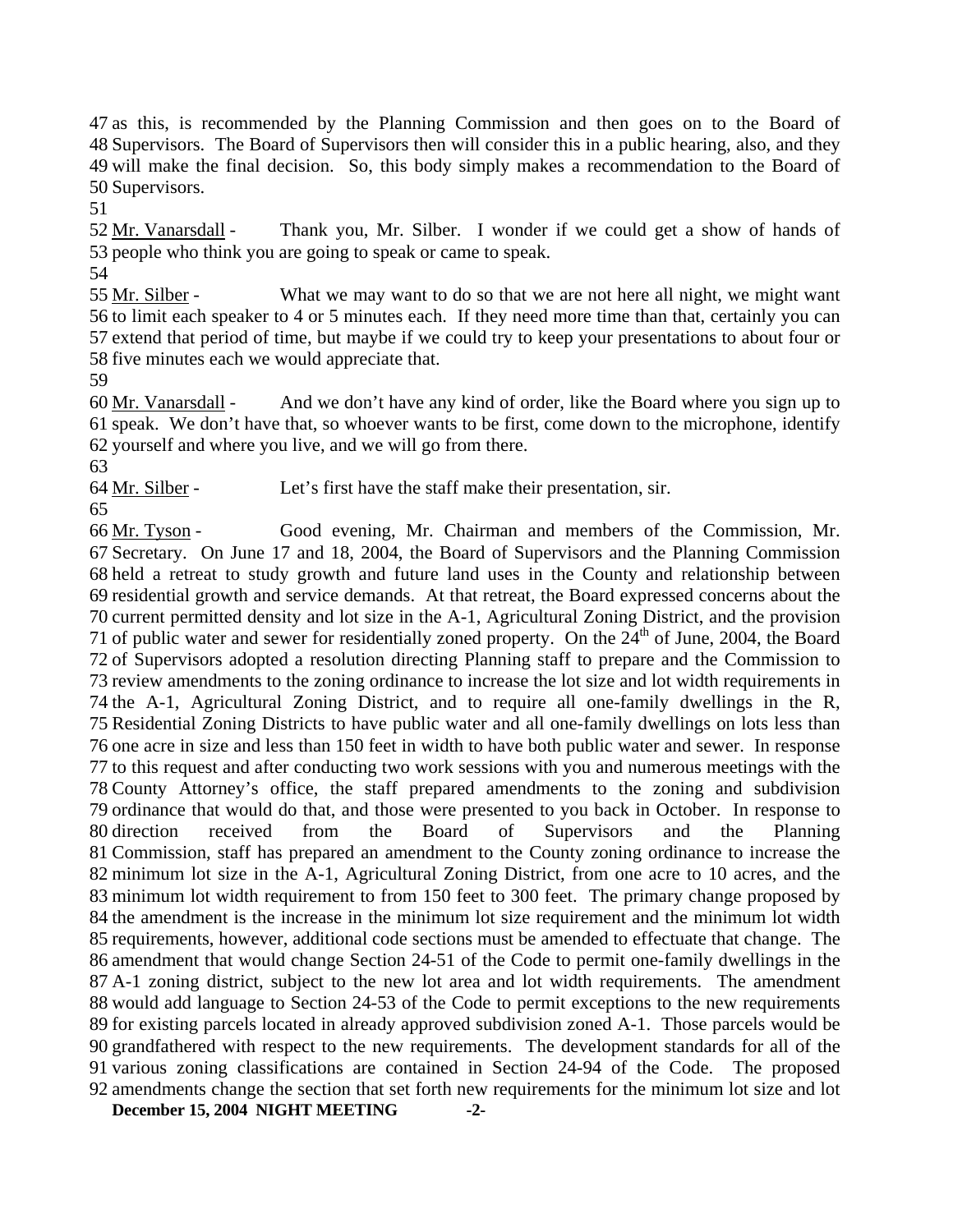width for one-family dwellings in the A-1 District. Additionally, exception language is added to grandfather existing acreage parcels, that is, parcels that are not contained in a subdivision. Existing parcels less than 10 acres in size may continue to be developed for one-family dwellings provided they are one acre in size and have a minimum lot width of 150 feet and otherwise meet all of the other requirements contained in the zoning ordinance. The new exception standards are also reflected in Section 24-95 of the Code. In addition to the proposed changes specific to the A-1 District regulations, the amendment would require that all parcels located in an R, Residential Zoning District be served by public water, and that all parcels less than one acre in size and less than 150 feet in width be served by both public water and public sewer. By definition, that would include all R zoned lots except those that are zoned R-0, which have a minimum lot size of one acre. Those parcels served by public water may still be served by an on-site septic drainfield. The proposed amendments would also strike existing language related to exceptions to the requirements for providing public water and sewer. All of those changes would also be reflected in amendments to Section 19-145 and 19-146 of the subdivision ordinance.

 One of the most common ways for land divisions to occur in the A-1, Agricultural Districts, is through the immediate family transfer process, and that is something that State law requires the County to permit. It allows immediate family members to divide and convey property subject to certain restrictions whereas the proposed zoning ordinance amendment just outlined would require that all new one-family dwellings be constructed on lots at least 10 acres in size; the proposed amendment to the subdivision ordinance would grant an exception for parcels created through the immediate family transfer process. Such lots could be a minimum of one acre in size provided that the grantor retained one acre in the original tract. Both parcels would otherwise have to meet all requirements of the zoning ordinance. Additionally, siblings would now be able to transfer property through the immediate family transfer process. In response to your comments and comments received by the general public at the last public hearing, staff developed a series of four options the Commission may wish to consider.

 Option 1 would continue with the amendment process just as it is, but would substitute some acreage less than 10 acres. It has certain advantages and one of them being the process as it is already tracked. A disadvantage of that is that reaching a consensus on the appropriate number of acres may be difficult. Fewer than 10 acres may not meet the overall goal that you have set for yourself.

 Option 2 would permit a one-acre lot size in an Agricultural District, but would require water for all future subdivisions zoned A-1. This eliminates the most sensitive component of the discussion so far, that is, related to lot size, and provides some immediate provisions related to public safety and health. A disadvantage, again, is the likelihood of reaching an agreement on the lot size may be difficult and, again, fewer than 10 acres may not achieve the goal.

 Option 3 is to table the issue and include it as part of the County's Comprehensive Land Use Amendment process, which is beginning to start. It separates this issue from other issues ongoing in the Agricultural zoning districts, and any change would come about as a result of a detailed scope of work in the process of amending the Comprehensive Plan. Additionally, outside consultation could be brought in to provide a fresh perspective on the issue. One of the

## **December 15, 2004 NIGHT MEETING -3-**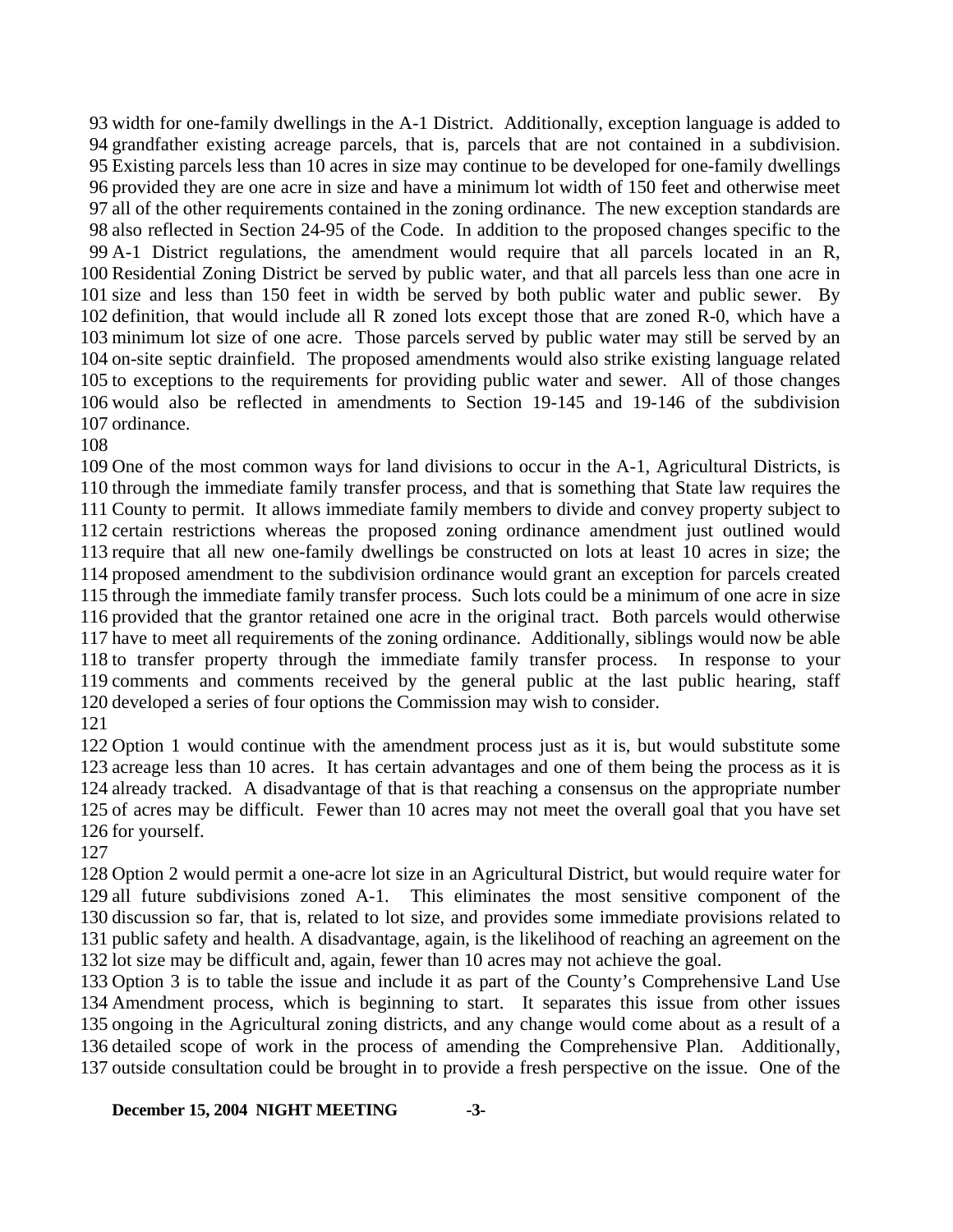138 cons of that, if you will, is the delay in the process and that it would take at least 18 months to 139 effectuate and you, again, may be unlikely to achieve any consensus on the lot size. 140 141 The fourth option is the do nothing option. It satisfies the opposition to the change and keeps the 142 development potential at the status quo. However, the original concerns are not addressed and 143 the growth patterns are going to continue as they have been. 144 145 It is staff's recommendation that you delay further consideration of the proposed amendments 146 and study the issue as part of other growth management techniques that may come about as part 147 of the Comprehensive Plan Update process. 148 149 That concludes my presentation. I will be happy to answer any questions that you might have at 150 this time. 151 152 Mr. Vanarsdall - Are there any questions by Commission members for Mr. Tyson? 153 Mr. Tyson, I know that this will probably be a rare case where frontage is 155 not involved, but how do you go about determining width from length or depth? 154 Mr. Archer -156 157 Mr. Tyson - The width is measured parallel to the road at the setback line. 158 159 Mr. Archer - Suppose there is no road. I know there are rare occasions. 160 Again, that is measured where the right of way or access reaches the 162 property line. 161 Mr. Tyson -163 164 Mr. Silber - Mr. Archer, all parcels must have road frontage to be built on. 165 In cases where someone would apply for a variance, which would be 167 required in that case, we would then measure it back from where the right of way meets the first 168 property line, and that determines essentially what your street front, what your front of the 169 property is. 166 Mr. Tyson -170 I guess I was referring to a piece of land, that in rare occasions, may be 172 landlocked and not really near something that could be considered a roadway, and it may be very 173 narrow and at the same time very deep, which could happen. 171 Mr. Archer -174 175 Mr. Tyson - When I was with the Board of Zoning Appeals, we saw that quite often. 176 177 Mr. Archer - OK. Thank you. 178 Any more questions for Mr. Tyson from Commission members? Thank 180 you, Mr. Tyson. 179 Mr. Vanarsdall -181 182 Mr. Silber - Is the Commission clear on the four options that staff has presented? 183

**December 15, 2004 NIGHT MEETING -4-**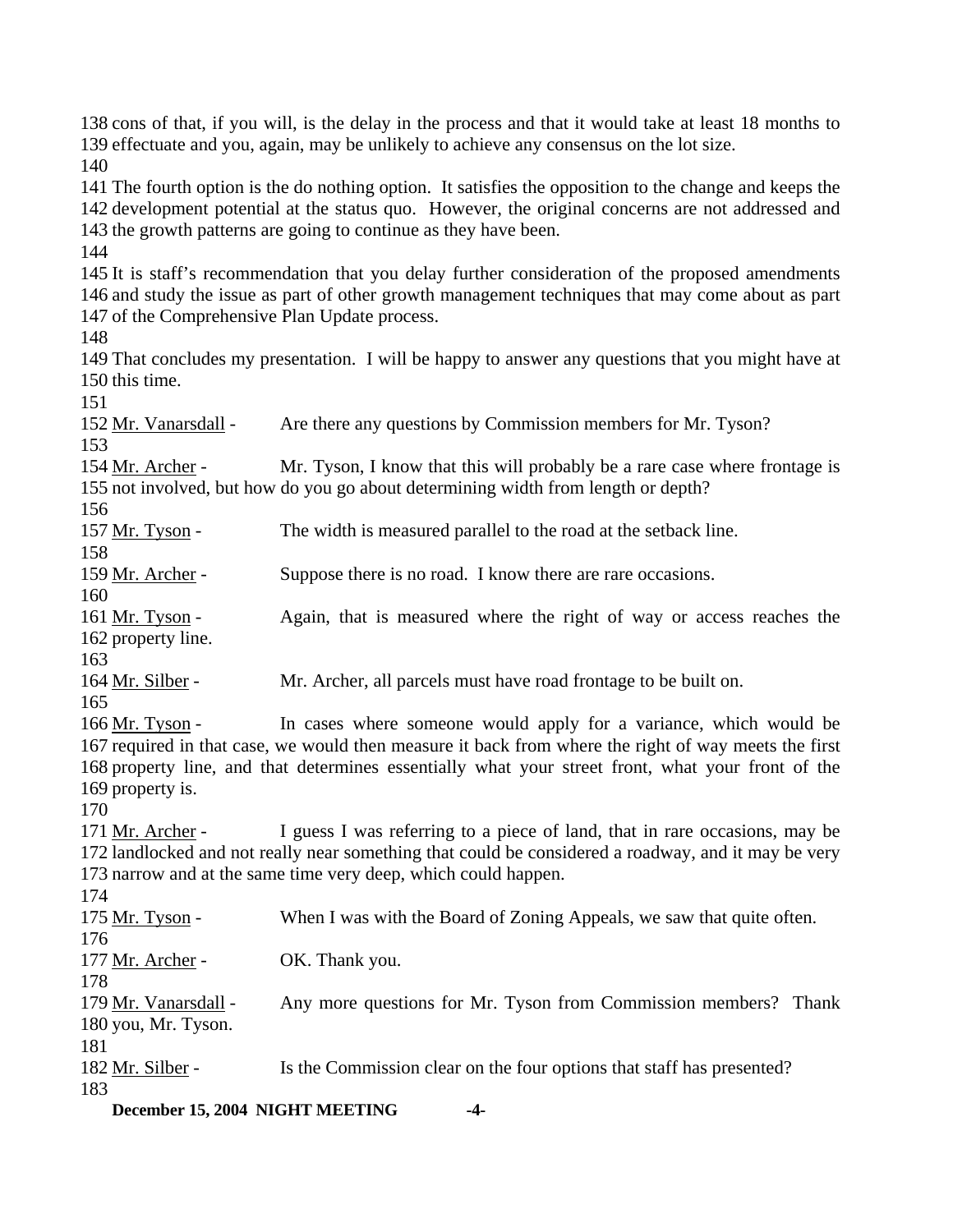184 Mr. Vanarsdall - Is everyone clear on it? OK. All right. Who wants to be first? 185

When you come to speak, if you would not mind giving us your name and 187 address, we would appreciate that. We do keep, so you will know, we do keep minutes of the 188 meeting, verbatim minutes, so we are recording the meeting and then they are transcribed after 189 the meeting. 186 Mr. Silber -

190

Good afternoon. My name is Joseph Lewis. I live on Greenwood Road in 192 Glen Allen. We received notification on the changes, I believe it was the  $22<sup>nd</sup>$  of October, four 191 Mr. Lewis -193 or five days before the first meeting. In the first meeting, you all discussed the possibility of 194 putting residential subdivisions on one-acre lots, running public water but not public sewer. My 195 question is, if you all put residential subdivisions on one-acre lots, who will be responsible for 196 the septic tanks? The homeowner or the County?

197

198 Mr. Silber - The home owner.

199

OK, what percentage of ground pollution would be expected if you put 200 to 300 homes on one-acre lots, and with septic tanks? 201 200 Mr. Lewis -

202

We don't have anyone here from the Health Department, but the reason 204 that the one-acre requirement currently exists is because in a situation where you have a septic 205 field and septic tank, you need to have ample land to be able to handle that septic field. Yes, 206 over time, those can fail. How many would fail in a subdivision you described, I don't know. 207 Over time, occasionally they do fail and that can become a problem. For that reason, the County 208 is concerned about that and is interested in seeing residential property served with public sewer 209 and public water to avoid that situation. 203 Mr. Silber -

210

So it is safe to say that if a residential subdivision went up on one-acre 212 lots, the developer wouldn't have to put forth the money for public sewer and the County would 213 not have to maintain a sewer system for the homeowners. Correct. 211 Mr. Lewis -

214

215 Mr. Silber - That is correct.

216

Question No. 2, what would that do to people who live near a subdivision? 218 What would that do to that ground water, say water only came in to a certain spot on the road 219 and it didn't make it past Mrs. Jones house or to Mrs. Jones house, and she has got a subdivision 220 next to her. What would happen to her ground water? Would it be for the neighboring 221 agricultural people, the people that are still there that have a few acres of land or whatever and 222 their own well water with their own septic system. If you put in a 300-home subdivision on one-223 acre lots with septic systems right behind this person, what would happen to their ground water? Would it be polluted? 224 217 Mr. Lewis -

225

226 Mr. Marshall - The bottom line is you don't know. And it is what is allowed. Currently by right, 227 and the Health Department issues you a permit and so forth, but as far as, there is no guarantee it 228 won't get in the ground water, but the permits are such that they issue for the well and the 229 system, that hopefully that won't occur, but there is no guarantee that it won't.

**December 15, 2004 NIGHT MEETING -5-**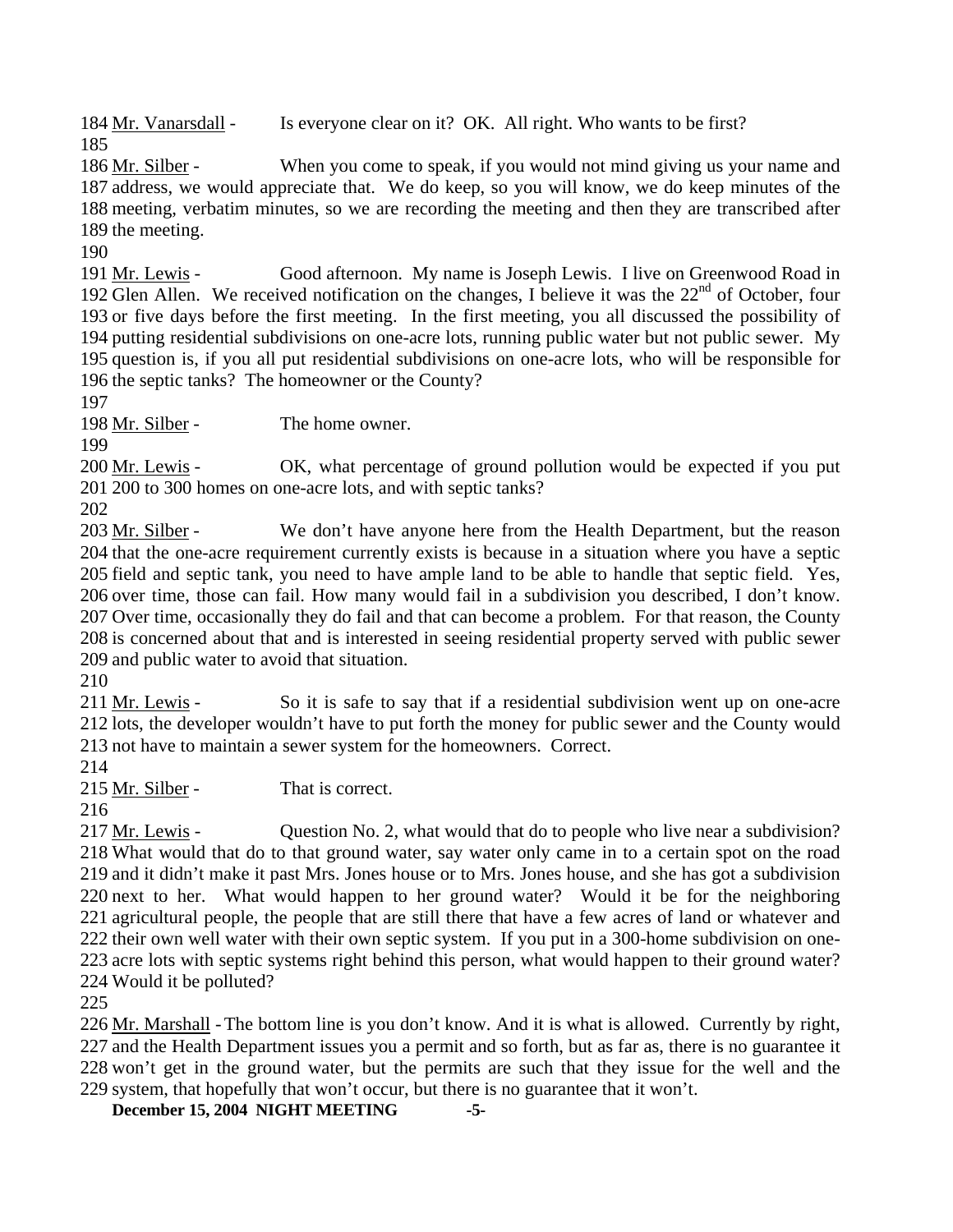230

OK. I saw recently that you all developed in Varina, and it is pretty much 232 carved in stone that you all are going to do that, on the James River. Would these developments 233 be in one-acre lot subdivisions? 231 Mr. Lewis -234 235 Mr. Jernigan - That is high density and that is all sewer and water. 236 My final question is, I live on Greenwood Road. Could any of you all tell 238 me why you all surveyed 300 foot of the back of my property line? 237 Mr. Lewis -239 240 Mr. Silber - I don't know exactly where your property is. 241 Right on Greenwood Road, between Bent Pine and Branch Road, right in 243 front of Bill Duvall's, 85 acres of undeveloped land. 242 Mr. Lewis - $244$ I know roughly where that is. I don't know why it was surveyed? Was it 246 surveyed by the County? 245 Mr. Silber -247 Yes, but they couldn't tell us why they were surveying it, and it was 300 249 foot exactly, in a straight line with the road frontage. 248 Mr. Lewis -250 251 Mr. Silber - I have no idea. 252 253 Mr. Vanarsdall - Somebody was surveying it? 254 Henrico County surveyed it. Yes, sir, and they've got flags straight across 256 the back and it measures out to 300 feet. 255 Mr. Lewis -257 We can look into that. I will have staff make note of that. We can check 259 with our Department of Public Works to see if there is some road project or something that is 260 proposed. I am not aware of it. 258 Mr. Silber -261 I want to respond to something you said. When you are talking about a 263 one-acre lot, one reason that it is one acre is because you have to have room for your septic field, 264 but you also have to have a reserve area, and if that septic field fails through time, you have 265 another area of equal size that you can put your septic system over there. 262 Mr. Jernigan -266 The County wouldn't have to maintain it? They would not have to help 268 the homeowner? 267 Mr. Lewis -269 270 Mr. Jernigan - The County never maintains a septic system. 271 OK, one last question. I saw on the news earlier tonight about the new 273 high school in the West End, and that Hermitage is overfilled and they are having to send some 274 students to Tucker. Why is it going to be five more years before a high school in my area can be 275 built to hold the amount of students that are at Hermitage now? 272 Mr. Lewis -

**December 15, 2004 NIGHT MEETING -6-**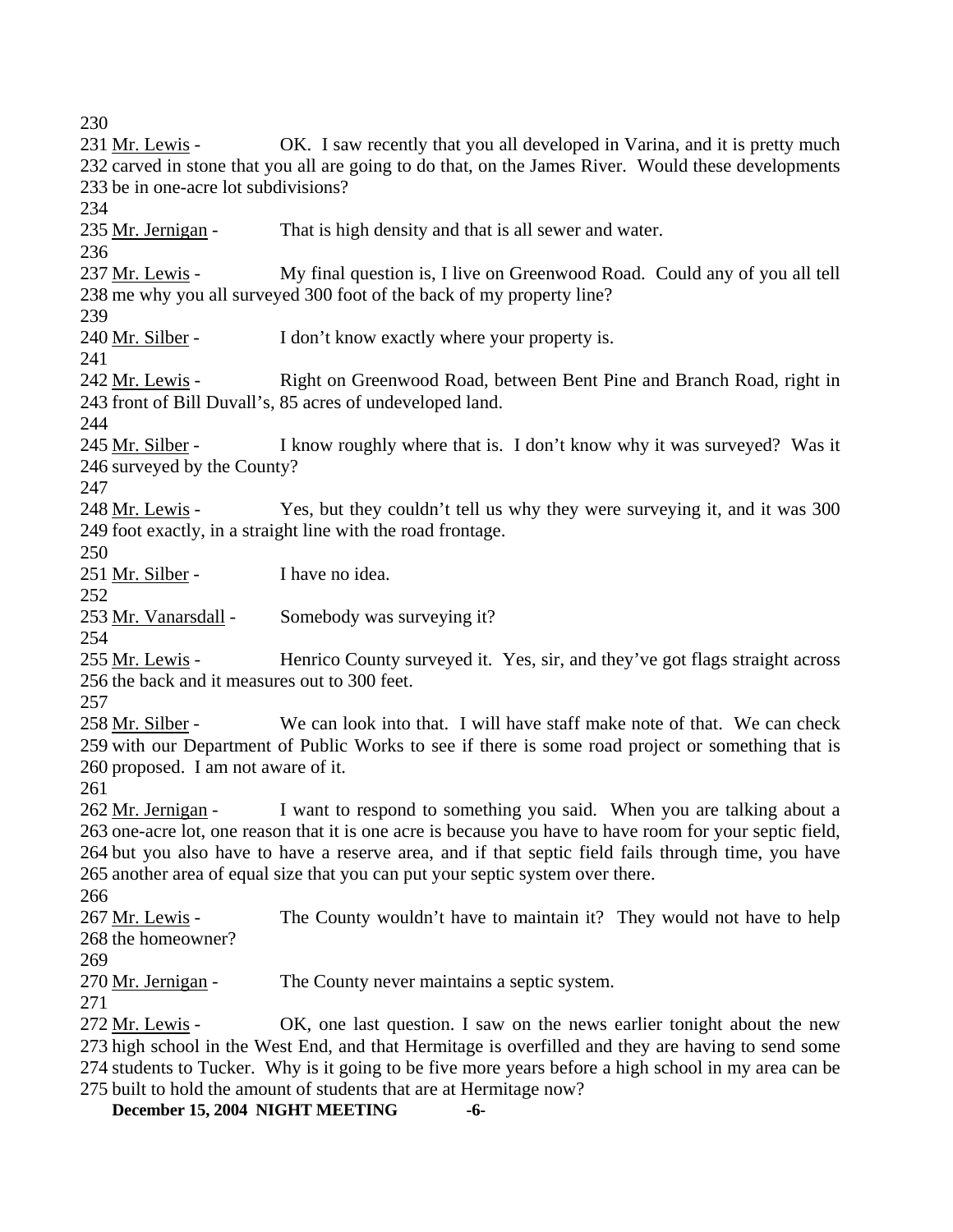You hit on a tough subject there, because the East End needs a couple of 278 schools and we are working on that now. I mean, not to cut you short, I know you have a 279 situation over there, but we have a situation in Varina, too. 277 Mr. Jernigan -280 Let me point out that we do appreciate your bring this to our attention. 282 The School Board is a separate entity that does provide the schools. That is a good question for 283 them. I will share with you that there is a need for an eastern area middle school that is the No. 1 284 priority right now. There is also a very high priority to relieve Hermitage High School and we 285 are working on that, as well. So, we are sensitive to the crowdedness of those schools. 281 Mr. Silber -286 If land was pinpointed for a school to be built, would it be considered 288 eminent domain? 287 Mr. Lewis -289 290 Mr. Silber - More than likely, no sir. We would approach the property owners. 291 Right, but what if the property owner didn't want to relocate. Then it 293 would become eminent domain? 292 Mr. Lewis -294 295 Mr. Silber - We have not purchased a school that way before, no sir. 296 All right, then. That is all of the questions I have for you gentlemen. 298 Thank you. 297 Mr. Lewis -299 300 Mr. Jernigan - They just paid \$127,000 an acre for a school site. Where was that, Randy? 301 302 Mr. Silber - At Pouncey Tract and... 303 So that \$127,000 an acre is pretty stout. You don't need eminent domain 305 when you do that. 304 Mr. Jernigan -306 307 Mr. Lewis - I'd like to get \$200,000. 308 309 Mr. Vanarsdall - Good evening, ma'am. State your name and address please. 310 My name is Jane Koontz and I live at 9184 Hoke Brady Road in Varina, 312 and I represent the Varina Beautification Committee tonight. 311 Ms. Koontz -313 You can lower the microphone a little if it will be more convenient for 315 you. 314 Mr. Vanarsdall -316 OK, thank you. The Varina Beautification Committee feels that a 318 comprehensive review of this proposed policy is in order before any changes should be enacted. We are, therefore, proposing several details ideas which we feel should be given careful 319 320 consideration before any decision is finalized regarding changes in the A-1, Agricultural District 321 Zoning District regulations, as they relate to subdividing agricultural land. Varina is first and 317 Ms. Koontz -

**December 15, 2004 NIGHT MEETING -7-**

276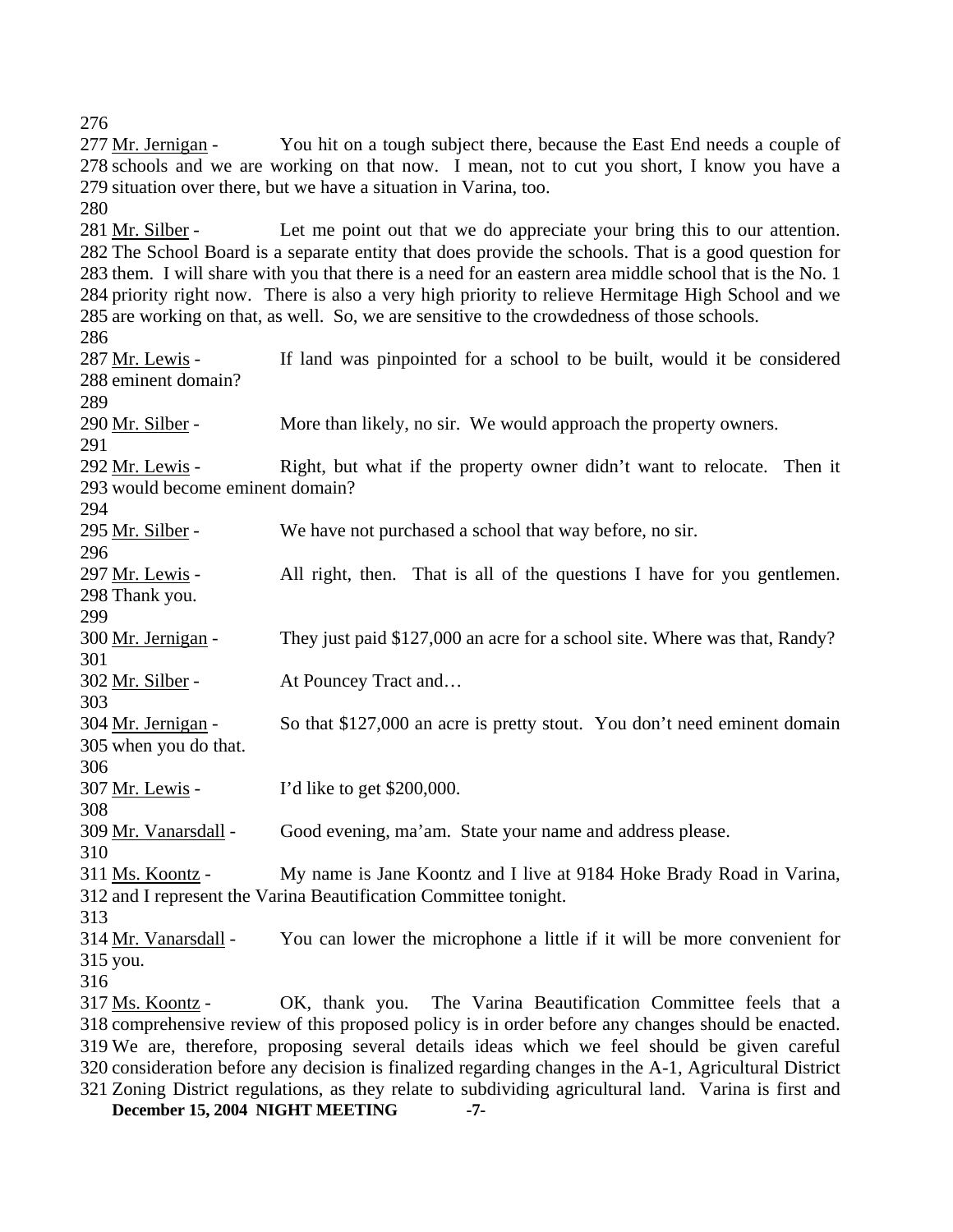last. Varina is first in historical significance and last, the very last magisterial district in Henrico County with any insignificant number of acres of farm land, so we feel this is a momentous decision that will be made and will have a profound impact on Varina. These are some ideas from the Varina Beautification Committee for its growth policy. I am not speaking either pro or con as what you are about to do, but these are just some ideas. We would like for you to use the Comprehensive Plan to direct growth to areas of the County in which growth can be managed. We would like for you to develop zoning categories that discourage leap-frog growth patterns, especially in the rural areas. Examples include, but are certainly not limited to the following:

- 330
- 331 332

 We would like to see you establish a Rural Conservation District requiring 50 to 75% open space as Hanover County has done.

- 333 334 335 336 337 338 339 340 341 342 343 344 345 346 347 348 349 350 351 352 353 354 355 356 357 358 We would also like to see you establish Agricultural Residential Districts. If I could digress a minute on what Hanover County has done, Hanover County's Comprehensive Plan directs growth to areas of their County in which it can be managed. 70% of the growth in Hanover is to occur on 20% of Hanover's land area. In 1996, the Board of Supervisors revised the County's Agricultural Districting attempting to reduce density allowed on agricultural land. The original lot or minimum lot size then was 6.25 acres per residential unit. Landowners objected as they did in Henrico County just recently. They cited the loss of value and income. Sure. So, in order to restore the original density by right that existed prior to 1996, the County created two new zoning classifications allowing the same density through rezoning and clustering, the Rural Conservation District and the Agricultural Residential Districts, so that was back in 1996. In 1997, Randall Arendt assisted Hanover County with its zoning process to obtain 70% open space and 30% developed land in rezoning cases that were occurring in these two districts that they had set up. A minimum of 25 acres per parcel is required for land owners to request the Rural Conservation District designation, and this is minus the total of Chesapeake Bay Resource Protection Area and some degree of slope areas. Maximum density remains, one residential unit per 6.25 acres, the historic original density. So, in a Rural Conservation District of 25 acres, that is the minimum parcel size, 17.5 acres would be conservation areas and 7.5 acres could be developed in this 25 acre parcel. Through clustering the overall yield in density would be four residential units per 25-acre parcel with no minimum lot size and a 100-acre rural conservation district should be only 16 units. Rural Conservation District requires 20% of that 70% open space to be owned and maintained by an owner's association. So, that is Hanover's Rural Conservation District, strict guidelines, but it does give the landowner some choice. These people choose to put their 25 and above acres in a Rural Conservation District.
- 359

**December 15, 2004 NIGHT MEETING -8-** 360 361 362 363 364 365 366 367 Hanover's Agricultural Residential District provides for residential development plus a full range of protected agricultural activities. Fewer restrictions are required of landowners who choose to place their land in this kind of district. The minimum parcel size here is five acres. Hanover does have Agricultural and Forestal Districts, which require 200 continuous acres, and I am a little bit distressed about how Henrico does not offer this procedure for landowners. People like choice. They really do. People respond to choice and they don't like a government entity channeling exactly what they can do with their land, and that is why the Varina Beautification Committee would request your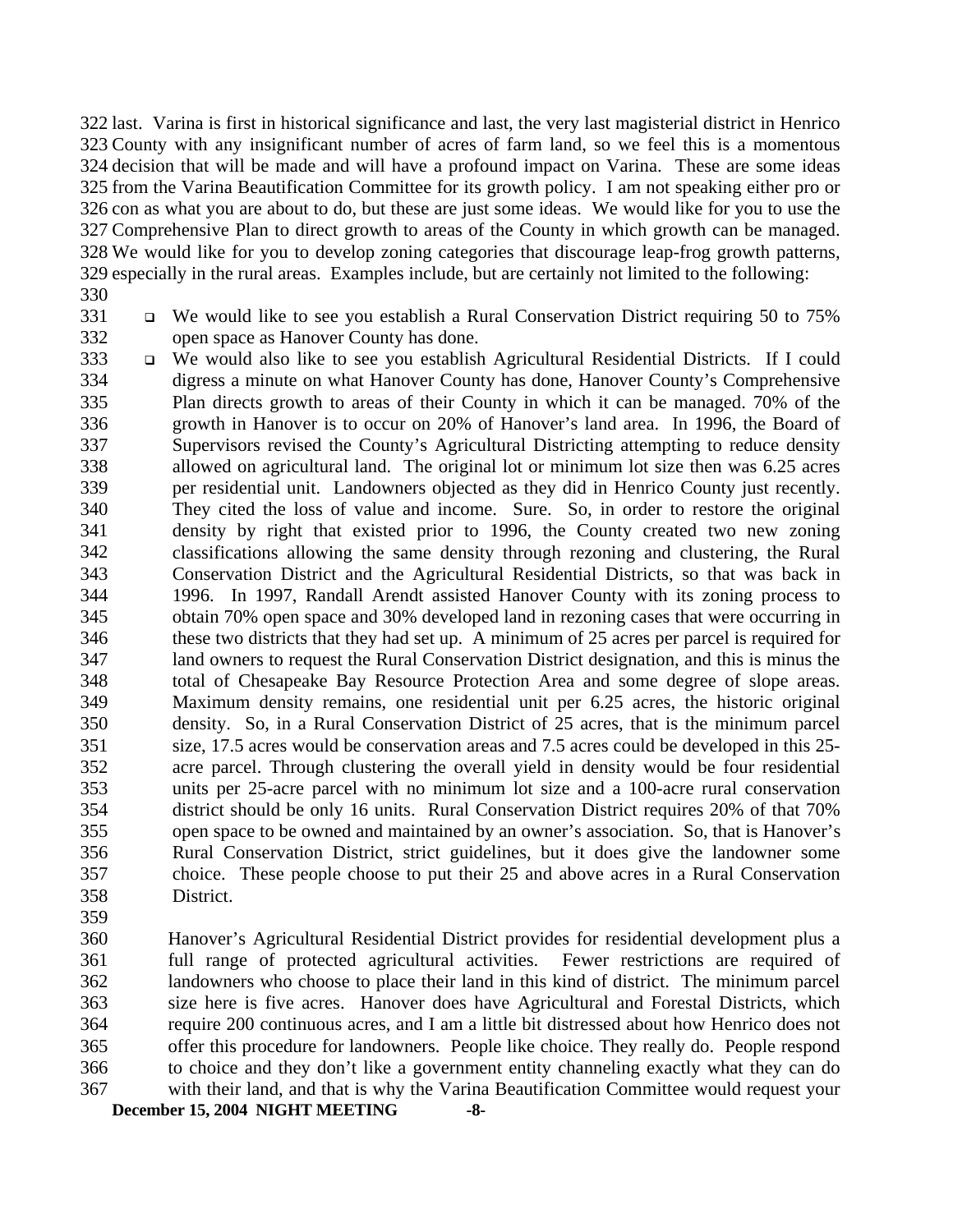368 369 370 thoughtful consideration of establishing Rural Conservation Districts with some very strict guidelines on preservation of open space and clustering for the same kind of density that can be achieved in conventional subdivisions.

371

372 373 374 375 376 377 378 379 380 381 We also recommend rewarding density bonuses for tree protection in cluster subdivisions. A landowner choosing to cluster a subdivision would be rewarded as Albemarle County does, if 10 to 19% percent of open space is preserved, then the land owner gets the density bonus of 1.7 extra residential units. Also, some landscaping and tree preservation. If the landowner preserves 20% or more open space, then his density bonus is up to 10% and that would be 2 or 3 more extra lots. So, we think the bonus is a good idea for density and for clustering. We recommend developing overlay districts or special interest corridors to help shape the specific growth areas and we would highly recommend this for the Route 5 corridor and Osborne Turnpike, two historic routes of Richmond.

383 384 385 386 387 388 We would like and would appreciate revisiting of this idea, of requiring a 10-acre minimum lot size in A-1, Agricultural Zoning Districts. The 10-acre lot size with well and septic tank provided by the owner or the developer, or we could reduce the minimum lot size to three acres with the requirement that water and sewer be provided by the County.

- 389 390 391 Two options that we would like you to consider and also we'd like you to consider the conduction of a cost of community services study in all magisterial districts to determine the following:
- 392 393

382

- o How much total tax is collected in each district.
- o How much does infrastructure cost in each district.
- 394 395 396 397 398 399 400 401 402 o Determine the most cost effective districts and the most desirable patterns of development needed to insure the most effective use of land for future growth. This cost of community services study will probably reveal for every dollar collected in revenue from your residential sector, your local government, we taxpayers are paying anywhere from \$1.13 to \$1.70 for every dollar collected in revenue from open space, farmland, forest, or even the commercial sector. You will be spending on me about 30 cents, so we are aware of the profound impact of these changes on the Varina Magisterial District and we appreciate so much your attention to our suggestions on this very, very important issue.

403

404 Thank you.

405

Jane, before you go, were you here Tuesday night at the hearing for the 407 Board of Supervisors? 406 Mr. Jernigan -

408

409 Ms. Koontz - No, I was not here last night.

410

Mr. Donati approved the Osborne case that we have been working on, so I 412 guess we got bonus points for that, as we had 52% open space. 411 Mr. Jernigan -

413

**December 15, 2004 NIGHT MEETING -9-**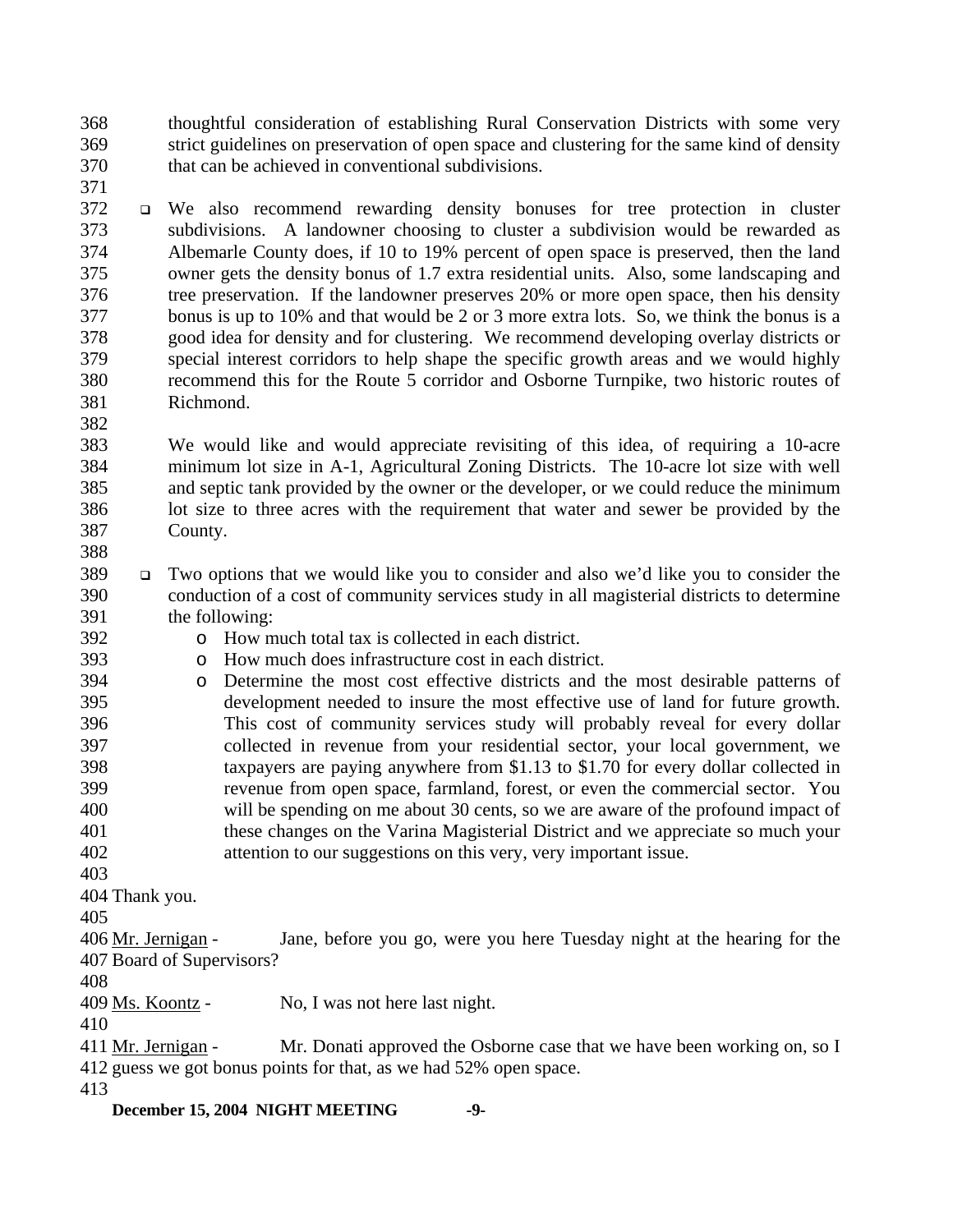414 Ms. Koontz - Wow. I am sorry. I had not heard that. 415

Well, that is Spud's project, but anyway, Mr. Donati approved that with 417 more landscaping, but it ended up with the clustering, which is the first clustering development 418 we have had in Varina on Nelson property on Osborne, but anyway it is 67 units on 41 acres and 419 it was  $52\%$  green. 416 Mr. Jernigan -

420 421 Ms. Koontz- That is certainly a step in the right direction. I appreciate that. 422 423 Mr. Jernigan - OK. Hello, how are you?

424

Thanks for allowing me to speak twice in the same day. My name is 426 Truman Porter Schermerhorn, Jr., Winfrey Road, which my grandfather built, incidentally. They 427 changed from Schermerhorn to Winfrey, because Winfrey (sic) (Schermerhorn) was too big to 428 get on the sign. That is the truth. I am against these measures because of the financial 429 devastation it will cause me and my family. If we look at the acreage that can be developed 430 going up from one to 10 acres, I am not going to develop it. I am going to have to sell it to a 431 developer. I live almost directly behind Ukrop's at Virginia Center Market Place in a high 432 development area. It is going to be developed, but I will lose potentially 90% of what my land is 433 worth. I have about 12 acres. My mother has 12 acres very close to what I own. She is going to 434 lose 90% of the value of her land. Even if you take, potentially, even if you take the minimum 435 from one to two, and I was speaking with Mr. Thornton, my supervisor today, and he said it 436 might end up somewhere between one and three instead of 10, even from one to two, I stand to 437 potentially lose a couple hundred thousand dollars or more. I wonder how many people in this 438 room would like 50% of their retirement funds taken away. That is really what we are talking 439 about in my case. This morning Atack Properties had a proposal for 56 houses on 97 point some 440 acres and the value of my land is going to go up, my taxes are going to go up, and if what I can, 441 if what I can actually get for my land goes down 50, 60, 80 or 90%, then I will be very 442 disappointed, very unhappy with my government. I don't like, I personally since right now I am 443 away from County water or City water, whatever you call it, having to bring water to the 444 properties in order to sell a lot of an acre or less. I think that is kind of an unfair burden, also. A 445 remark was made by a couple of the members here at the last meeting that was deferred to this 446 one about houses going up in smoke. Nobody wants to see that, but I think that by not bring 447 County water to a house that is being built, I don't think that will make them all go up in smoke 448 if there is a small fire. That's all I have to say really. Thank you for letting me speak. 425 Mr. Shermerhorn -449

450 Mr. Vanarsdall - Thank you for your input.

Mr. Schermerhorn, let me maybe respond to one point that you made. I 453 am aware that Mr. Atack came forward this morning with a subdivision that was for property 454 that was zoned A-1. Under the A-1 requirements he does have to have an acre of land for each 455 lot. And at the same time, I think he is also filing to rezone that property and seeks to bring 456 water and sewer to that property and develop it more intensely than acre lots. 452 Mr. Silber -

457

451

458 Mr. Schermerhorn - Just water.

459

**December 15, 2004 NIGHT MEETING -10-**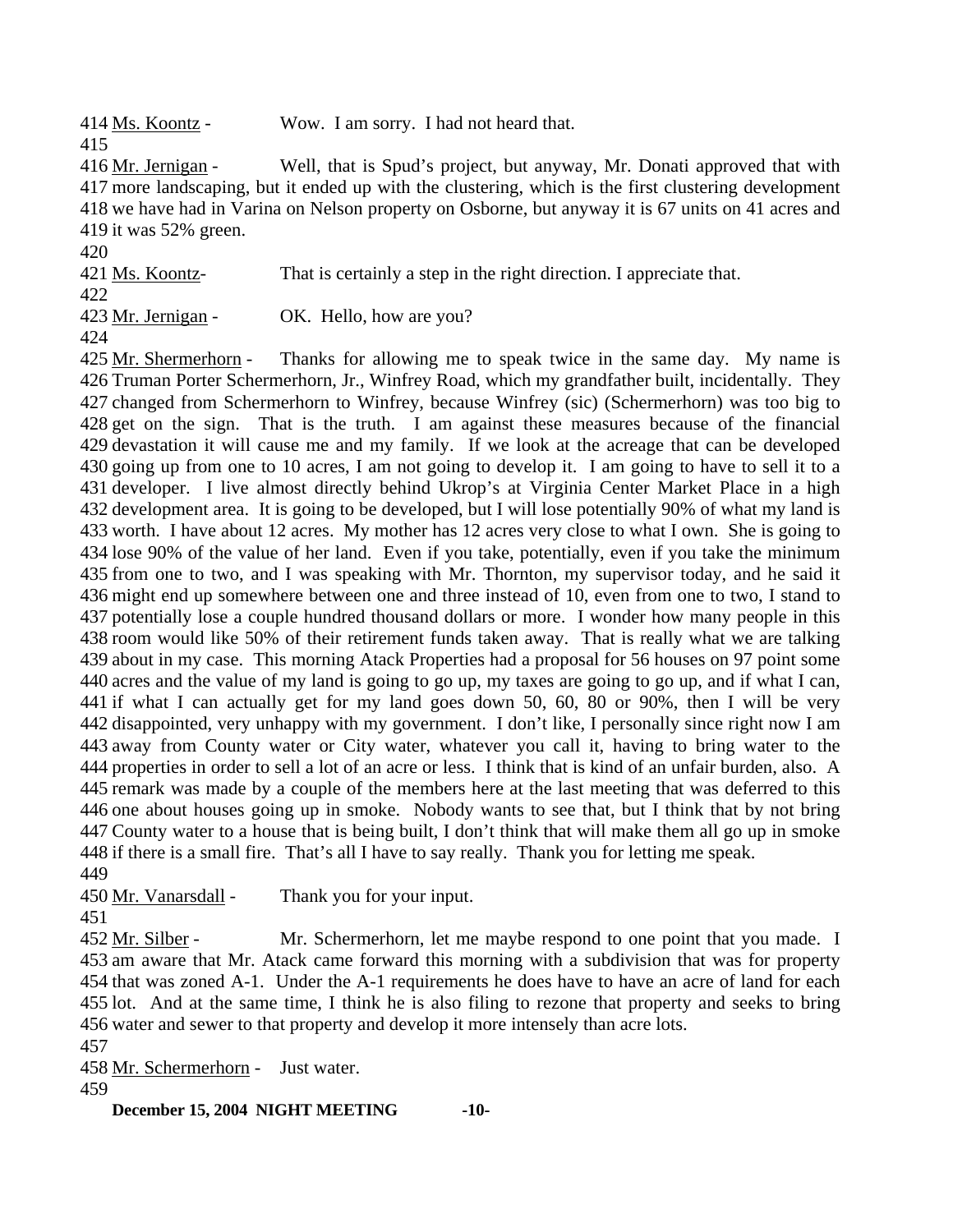460 Mr. Silber- Just water. 461 462 Mr. Schermerhorn - Yes, sir.

463

I don't how far sewer is from the property but I don't think it is too far. 465 As water and sewer is extended from parcel to parcel I think that will enhance your value 466 probably more so than leaving it as A-1 and what the potential could be as acre lots. I think one 467 of the concerns the County has is property developing in these acre lots with no public water and 468 sewer with well and septics that we find later began to fail and then the people come to the 469 County saying we need public water and sewer and then it is very expensive to run those lines. 470 So, we really encourage Mr. Atack to come in and rezone his property, and if you wish to do that 471 we would encourage you to do that as well. We have no mission here to devalue your property 472 or take any of your saving away and your land. In fact, this is really the opposite. As land 473 develops, we want it to be developed in a fashion that is provided with the public services of 474 public water and sewer that it deserves to have. 464 Mr. Silber -

475

476 Mr. Schermerhorn - An offer that I had for about \$50,000 an acre was just recently withdrawn 477 I believe it had something to do with these proposals. That's how I perceive this affecting me. 478 And I understand and appreciate what you are saying but I believe it's going to have a 479 devastating effect on a lot of people.

480

481 Mr. Silber - Yes, sir. Thank you.

482

My name is Don Martino and I live at 2887 Mountain Road. The property 484 is currently zone A-1, agricultural, it's less than 10 acres. The question is under the grandfather 485 clause what happens if we want to sell our property? Does it stay A-1 or does if have to be 486 rezoned? 483 Mr. Martino -

487

Mr. Tyson, you are going to have to refresh my memory on it. A parcel of 489 land less than 10 acres would they be entitled to one dwelling unit? 488 Mr. Silber -

490

Under the proposed provisions, yes. The minimum lot size would be 10 492 acres. I think the answer to his question is no, it would have no effect on the zoning of your 493 property. Your property is going to remain A-1 under the new ordinance. It would change the 494 minimum lot size and lot width where you would try to divide it in the future but the provisions 495 of the ordinance itself would not affect the zoning of your property. 491 Mr. Tyson -

496

The other thing is, is there any consideration in the acreage size taken 498 wetlands into effect? Is wetlands going to be a part of that 10 acres? 497 Mr. Martino -

499

500 <u>Mr. Silber</u> - Wetlands can be a part of the 10 acres.

501

So, if I have a half an acre of non-wetland and nine and a half acres of 503 wetlands, I can still build on it. 502 Mr. Martino-

504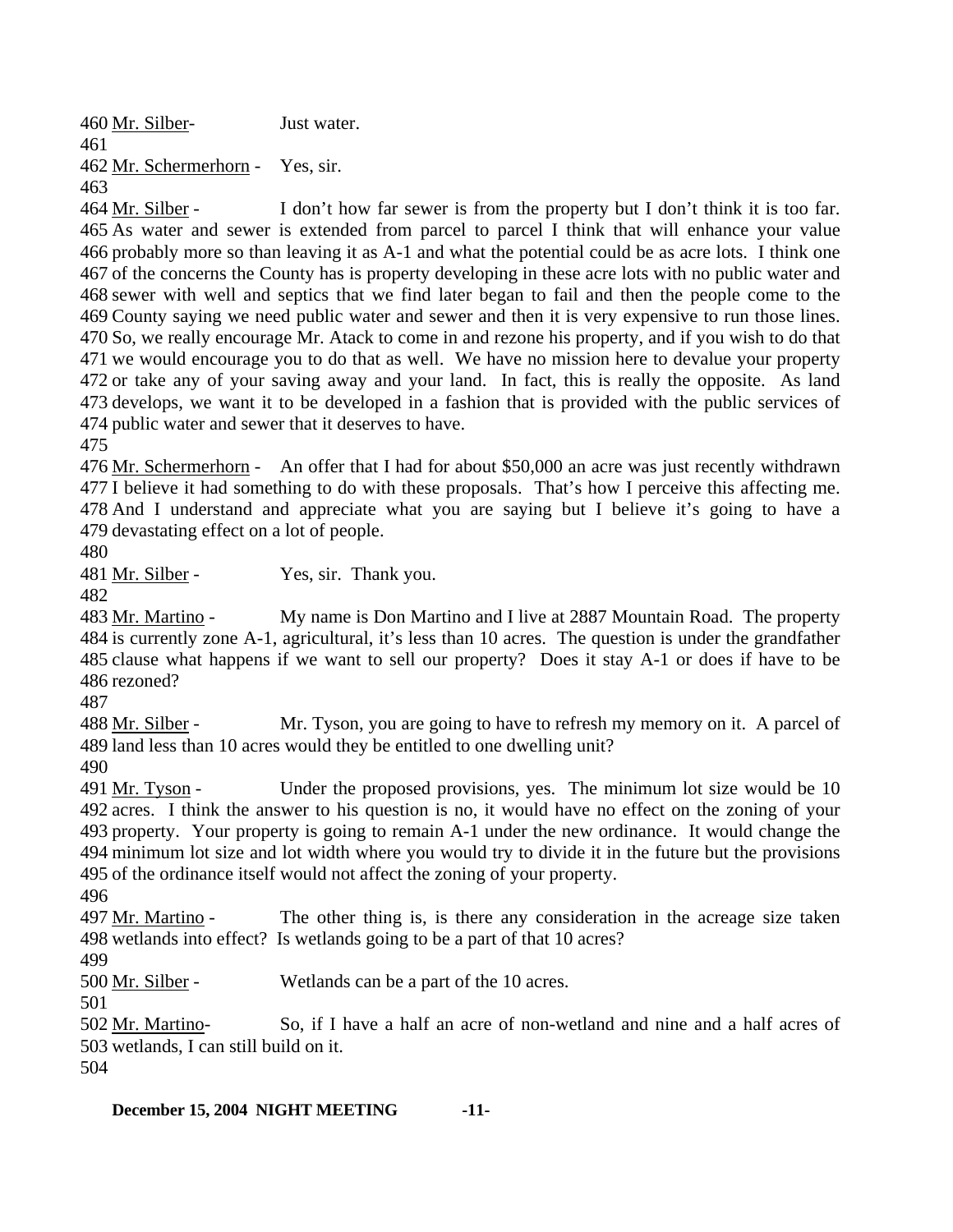That's fine. Your house, the dwelling would have to be situated in a 506 position so that you can still meet the setbacks of that parcel and stay out of the wetlands. You 507 can use 90% of that 10-acre parcel towards meeting your 10-acre minimum, yes, sir. 505 Mr. Silber -

508

It seems to me that, I understand what you are trying to accomplish, well I 510 think I do anyway. In developing A-1 property in the future it seems to me through your zoning 511 laws and ordinances and passing property that wants to go from A-1 to residential, I think you 512 could control a lot of this through your current laws and zoning ordinances. I don't see why if 513 has to be a 10-acre lot size with 300 feet of road frontage. I can understand maybe the 300 feet 514 but 10 acres seems to be a lot of land to be able to build on. Let's say a gentleman owns 15 acres 515 and he wants to give five acres to his son and his son can't build on it, the way I understand it 516 now, because he doesn't have 10 acres even though he might have 300 feet road frontage. 509 Mr. Martino -

517

518 Mr. Marshall - In a family split he can do that. He can give his son one acre and he can build a 519 house on it.

520

521 Mr. Martino - So, if he has 15 acres, and he has 14 children, he can give all 14 an acre.

522

523 Mr. Marshall- He can give each one of them an acre.

Anyway, I would just like to make a point. I think through your zoning 525 ordinances and when you have property rezoned, I think you can control a lot of this. I'm not 526 sure that 10 acres is a good number. 524 Mr. Martino -

527

528 Mr. Marshall - And I agree with you about the number but the issue about the zoning ordinance,  $529$  the problem is when it is zoned A-1, as it stands now, we have no control. And they want to do 530 one-acre lot subdivisions, we don't have any control that you are talking about as far as the water 531 and sewer is by right. They can go do it so that alleviates, or doesn't give us any control. 532

But couldn't you not, on an A-1 piece of property, when someone wants to 534 put in a subdivision rezone it to  $R-2$ ? 533 Mr. Martino -

535

536 Mr. Marshall - Oh, yes, when they want to rezone it, that gives us control.

537

538 Mr. Martino - No, they don't want to rezone it, the County usually wants them to rezone. 539

540 Mr. Marshall - We can't force them to do it, they can just go in, from day one they can go in and 541 put in one-acre lots in there and there's not anything we can do about it.

542

543 Mr. Martino - On A-1 property.

544

545 Mr. Marshall - Yes.

546

Well, you sure have a way of controlling A-1 property now and it sounds 548 like R-2 to me and I live on that property. Thank you very much. 547 Mr. Martino -

549

550 Mr. Vanarsdall - Thank you. Yes, sir.

**December 15, 2004 NIGHT MEETING -12-**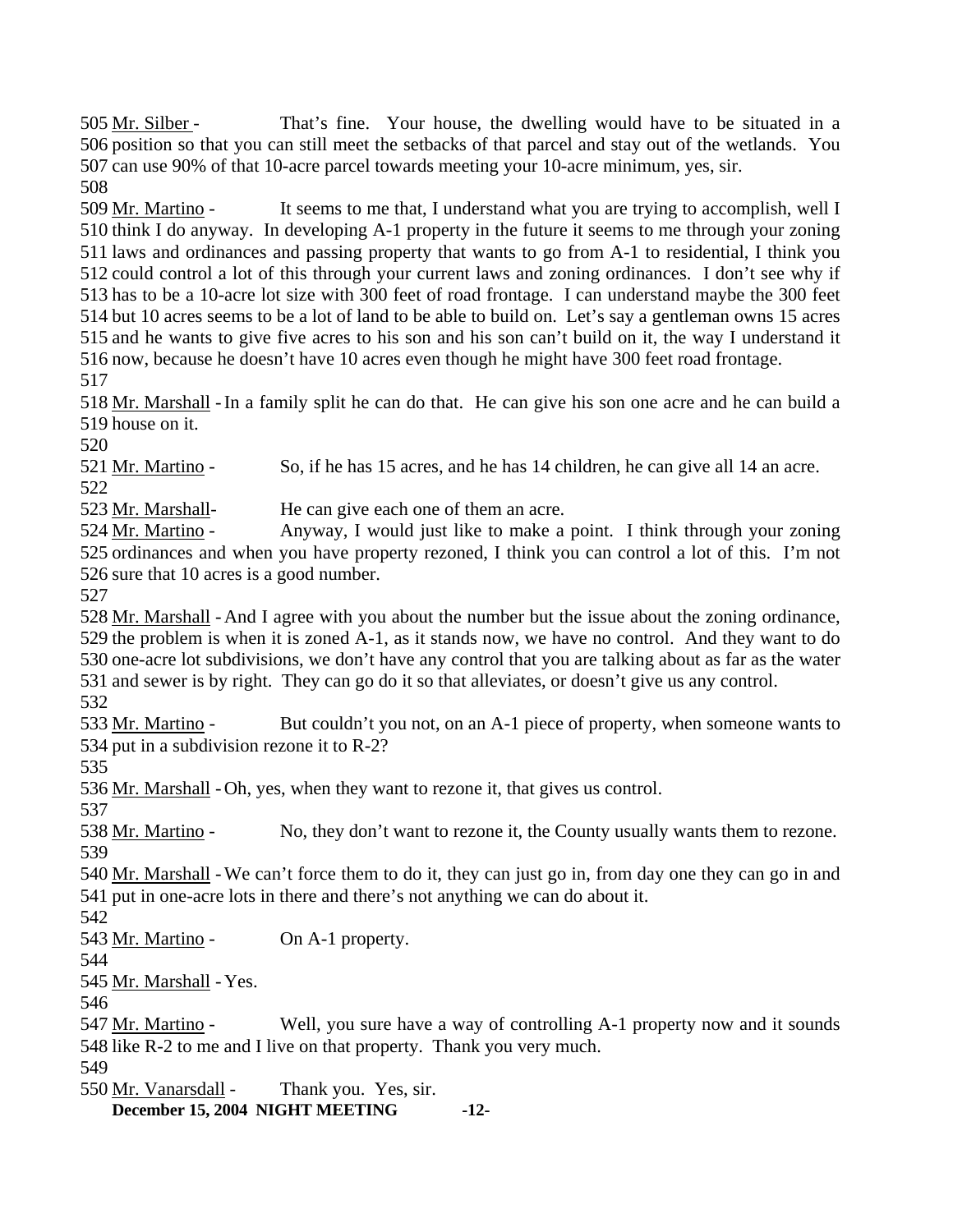## 551

My name is Roland Dowdy, Jr. and I live in Matthews County. It might 553 sound strange that someone from Matthews County to be here at this meeting except that I do 554 own seven parcels of land in Varina ranging from a few acres to one that's 40 some and one is 50 555 some. And I have stood before you folks before on environmental issues. Naturally, my concern 556 for the environment makes me somewhat enthusiastic about your proposals. And I appreciate 557 the chance to get here and speak so that I can get a head start on those that are against it. I might 558 have to cut and run. But, I don't have any comments on what kind of costs intense development 559 would involve with as far as schools and so forth. You all know the expertise and you have been 560 beaten to death with that many times before. 552 Mr. Dowdy -

561

 My concerns are purely environmental and I have a history of those concerns that predates my involvement with my own business and my concern about protecting the aquifer that lies beneath it. Part of the Henrico County's Citizens Committee appointed by the Board of Supervisors to investigate the sewage treatment plant and make recommendations and so forth.

 I want to make it as short and sweet as possible. If you have development that has one home per acre or even through variances, more than one per acre, then you would have, I think, probably normally what you would consider a house with a roof, a garage with a roof, a paved driveway, a parking area, all connected to roads that are paved and gutter systems that funnel the rain water that we need to replenish our ground water, not just an aquifer that I'm concerned about but everywhere. So, what you are doing is funneling what we need to replenish that water into sewers that go directly into the river. And then again a concern is that carrying pollutants with it into the bay, etc. When you take one house and one garage roof and perhaps a paved parking area, but then a winding gravel road to get out of that 10-acres, without all of these channels that take the water away. Then that just makes mathematical sense that it is better for the environment. I'm sure that that environmental protection is something that has been a consideration in these items being proposed. And I'll close by saying that we are required to be good stewards of our resources and those that have a concern for that and have been involved in this process with that concern being a part of it, I wish to thank. And I am in favor of whatever measures we take to preserve our environment, our resources and to keep Varina, everything has got to change, but to keep Varina to not lose it's appeal, its country, its open spaces, its history. The beauty of traveling the country roads and in the fall watching the leaves change, that sort of thing that makes Varina unique, especially in Henrico County because so much of the County has been the void of that. Thank you.

585

586 Mr. Vanarsdall - Good evening.

587

My name is Robert Lawson and I live in Chesterfield County, Virginia, 589 however, I have 25 acres and a house that I own in Varina, Va. Right there on Route 5, New 590 Market Road. I was at the last meeting and I heard a lot of concerns expressed as far as the 591 County is concerned as to control growth, and I think this is the primary reason for the 10-acre 588 Mr. Lawson -

592 lot size. Am I correct?

593

I don't think it is necessarily a method to control growth. I think we are 595 more concerned about being able to provide utilities, public water and sewer to these properties. 594 Mr. Silber -596

**December 15, 2004 NIGHT MEETING -13-**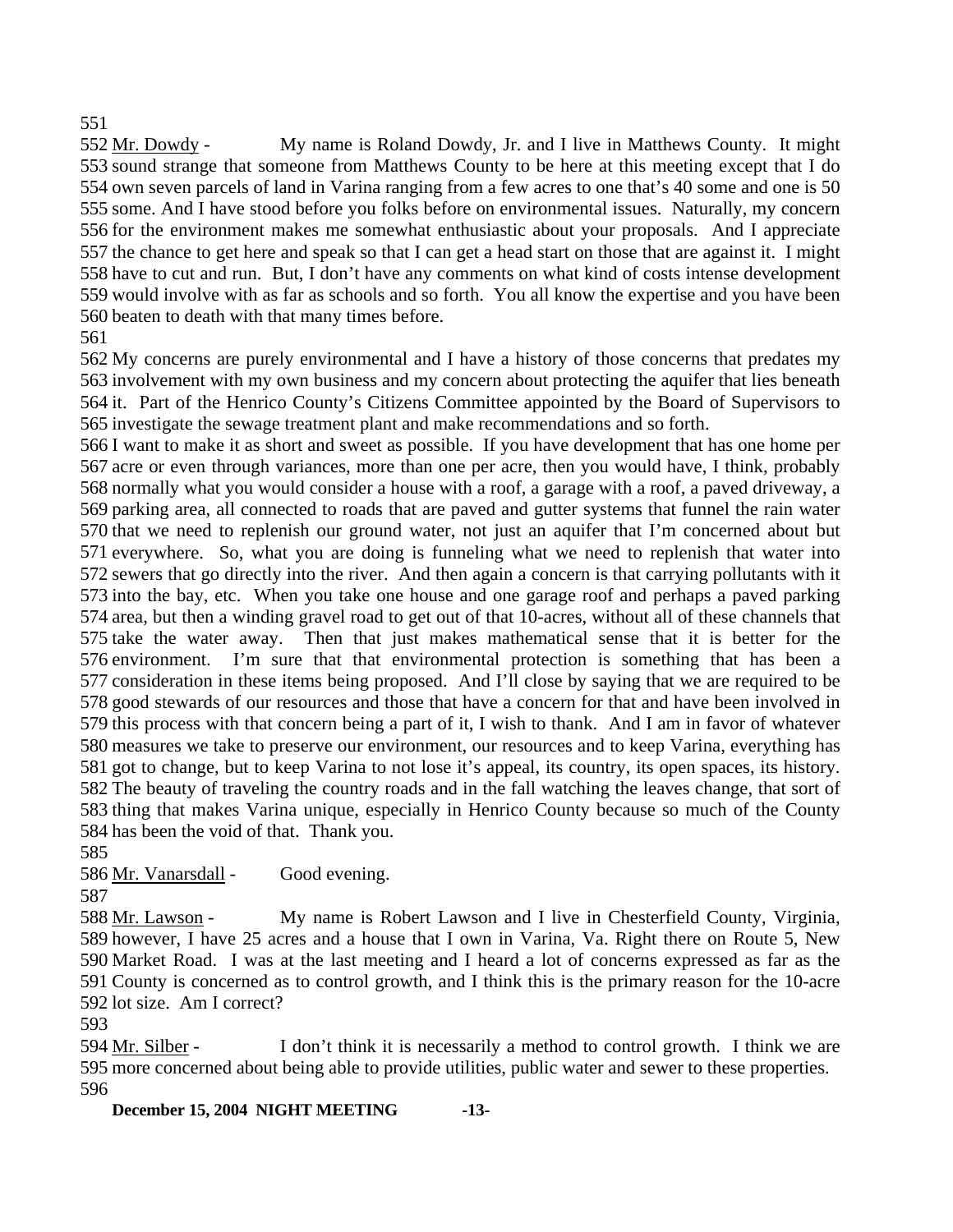OK. So my question is to the Board (sic), why are we building over  $3,000$ 598 houses in that area if we want to control growth to a degree. 597 Mr. Lawson -

599

600 Mr. Marshall - That was what Mr. Silber said, that this wasn't a measure set out per se to control 601 growth, and that development will be served by public sewer and public water, and that is one of 602 the primary aims behind this proposal is to get water and sewer to developments and not have 603 development come on well and septics.

604

605 Mr. Lawson - Thank you.

606

607 Mr. Vanarsdall - Thank you. Good evening, sir. How are you doing, Mr. Phelps.

608

Yes, sir. I spoke last time, but there are not a whole lot of people here, so 610 I will reiterate what I said. 609 Mr. Phelps -

611

612 Mr. Vanarsdall - We were here. I remember you.

613

Anyway, my name is Everett A. Phelps and I am a practicing attorney in 615 the East End of Richmond and have been for about 33 or 34 years, and I am not paid to be here. 616 I am here on my own volition and for my own personal reasons, and I oppose this change for the 617 following reasons: Most of my practice or half of it involves real estate transactions, and I don't 618 get any adverse comments about one-acre lots and wells and septic tanks and this sort of thing. 619 It is not a perfect system. You do have some problems, but very few I have experienced in my 620 years in the East End. I have been living down here since about 1949 in Highland Springs, and 621 now off of Grapevine Road, 1197 Traverse Drive. I have been on a 1-1/2 acre lot for about 29 622 years. I live in Malvern Estates, which is across the street from Hickory Hills, down the road 623 from Green Meadows, and Stephanie Trace is right behind me, all served by wells and septic 624 tanks, and as I stand here now, I can't relay to you any problems the people have had with septic 625 tanks, except that sometimes the wells are not as strong as they maybe should be. My well, my 626 wife can't water the yard for two or three hours or it pulls it down, but it always comes back, but 627 I can't relate to you any problems people have had with their septic tanks in that area. The next  $628$  thing that bothers me about this proposal here is going to 10 acres is something that is not 629 absolutely necessary, because you don't need 10 acres. One acre is plenty of land for a person to 630 live on, to take care of, and like I said, in my neighborhood that is what we have and it has been 631 a healthy, wonderful place to live. I raised my family there and still live there and have no plans 632 to move, and I have enjoyed it immensely. We have great neighbors. We are not stacked on top 633 of each other, but with the one-acre lot it gives you plenty of space. Now another thing is, that is 634 very adverse about this, can you imagine yourself, a young person going out to build a home, 635 where normally in the East End you could buy an acre lot for \$35,000, \$40,000 or \$45,000 and 636 then all of a sudden, due to this zoning on this here, where they don't put in one acre lots with 637 public water, and the price of the lot jumps from \$90,000 to \$100,000, and that is what 10-acre 638 lots are selling for in Hanover County routinely, \$120,000, \$130,000, \$140,000 a piece where 639 you don't have public water and sewer, so it is a tremendous unfair increase in the price of the 640 property. Another thing it does is it drives the population out the central areas where people 641 want to live, and another point that I would like to make here, you are saying up there it is to 642 protect the health, safety and welfare of the public. If you all believe or it is believed by the staff 614 Mr. Phelps -

**December 15, 2004 NIGHT MEETING -14-**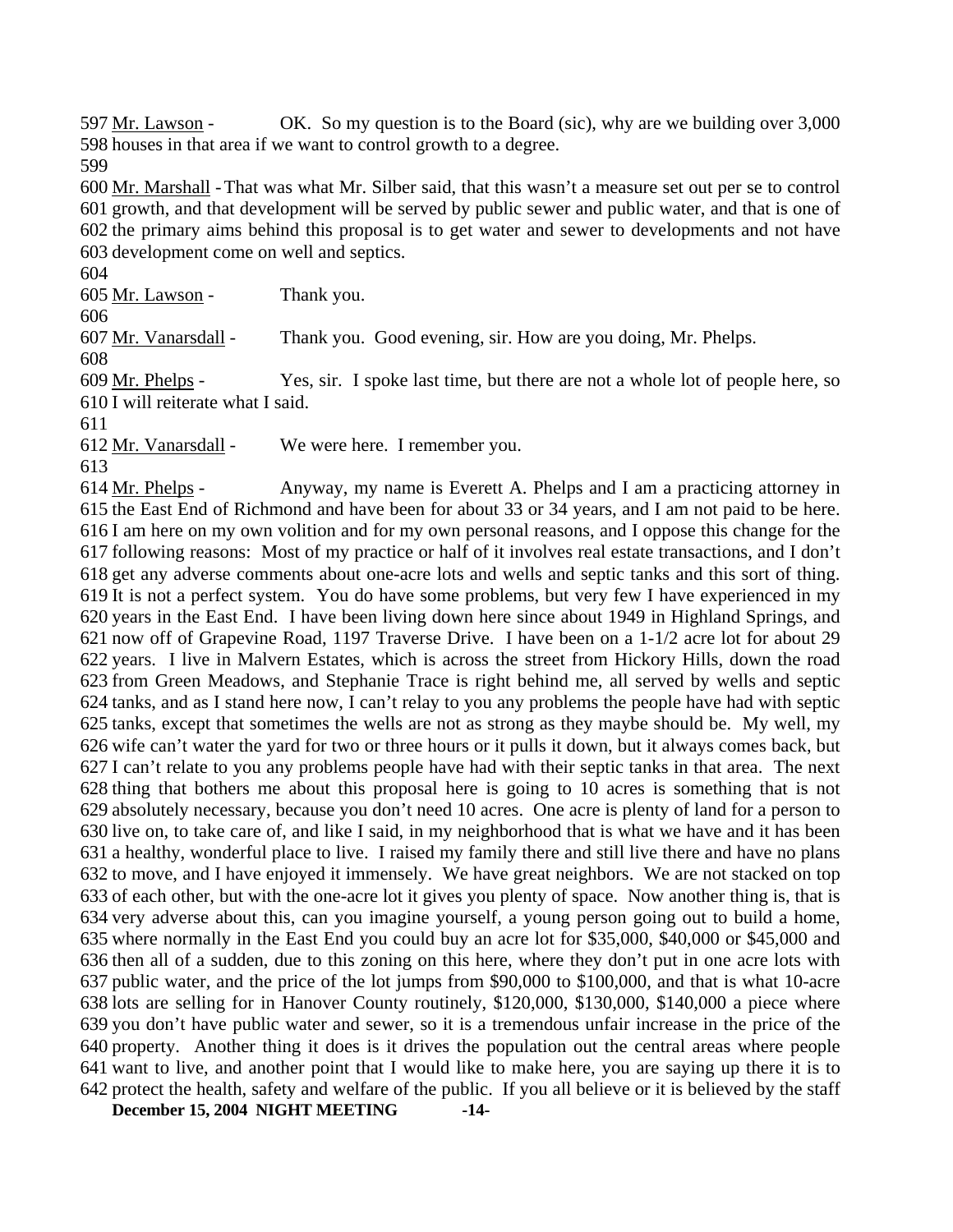that the current rate of growth is going to problem. I haven't seen any problem with safety, health and welfare in my area of Sandston and Highland Springs. Like I said, it has been a good healthy place to live, and we have immensely enjoyed it. Therefore, I believe and I am vehemently opposed to this change for these reasons, and I just think the underlying fact that I understand from the County is when they then require you to have the one-acre lots with the public water. I have been hearing some scuttle but that the County is going to throw in proffers, \$8,000 to \$10,000 per lot, and, of course, then that money become the money that the County uses as they see fit. I think it is illegal to earmark it for anything in that particular area, so how would the area that is going to be greatly detrimented by this, in my opinion in the Varina area would receive any real benefit from this. So, for those reasons I would like to submit to you that I am vehemently opposed to this. I think it is unfair, an unjust restraint on a person's use of his land and possibly unconstitutional for people that already have their land and like the fellow was saying here, when it comes time for him to retire and he's had this land for years and it is part of his retirement. He has worked hard and paid for it and now he just wants to use it as a fair means to finance his retirement. I would like to see a show of hands of those persons here that are opposed to this change. And by like sign, to be fair about it, those that have no problem with the change. Thank you. Also, I have here I would like to submit petitions that I gave a bunch of petitions before, but I've got some additional ones here probably about 60 additional signatures of people who have signed up for similar reasons of mine opposing this change. Thank you. 662

663 Mr. Vanarsdall - Thank you.

664

Hello. My name is Susan Burch, 2715 Pleasant Run Drive. I agree with 666 everything that guy just said, and I'd like to just highlight the part that is most important to me is 667 that, if I understand, there are concerns about how land is used and developed. People are more 668 important than land and there are a number of people, probably a lot of people, but I am thinking 669 of several in particular. Their land is all they have. I mean the land has been in their family for 670 hundreds of years and I think his example was real good, and I don't think many of us would like 671 if the government came and said our retirement is now 10% of what it used to be. For a person 672 who is counting on their land to support them through their old age, pay for their medical care, I 673 think it is unjust for the government to just all of a sudden change the way that their land can be 674 used, and a person who has 12 acres and they were planning to sell that so they could live off of 675 it, and maybe a developer was interested in it, thinking they could put 12 homes on it, now they 676 can put one home on it, and that just seems terribly unfair. So I would ask that the County 677 government would exercise leadership in how the land is developed responsibly, but other 678 leadership in being ethical in caring about the citizens. Thanks. 665 Ms. Burch -679

I like the reminder of the one you said and this is the very reason we are 681 having the hearing is to try to find out how you feel and think about it and we are not trying to 682 take anything away from you at all. No decision has been made. We don't know that. 680 Mr. Vanarsdall -683

My name is George Steele and I live on Old Washington Highway 685 between 295 and Hunton. I own 9.6 acres and the idea of retirement just hit home for me. I am 686 getting ready for that and I understand that if you go through with this, if I try to sell an acre of 687 my land, I will have to provide public utilities for that land. I have been told by Henrico County 688 they will not provide utilities out on Old Washington Highway ever, because it is Agricultural 684 Mr. Stelle -

**December 15, 2004 NIGHT MEETING -15-**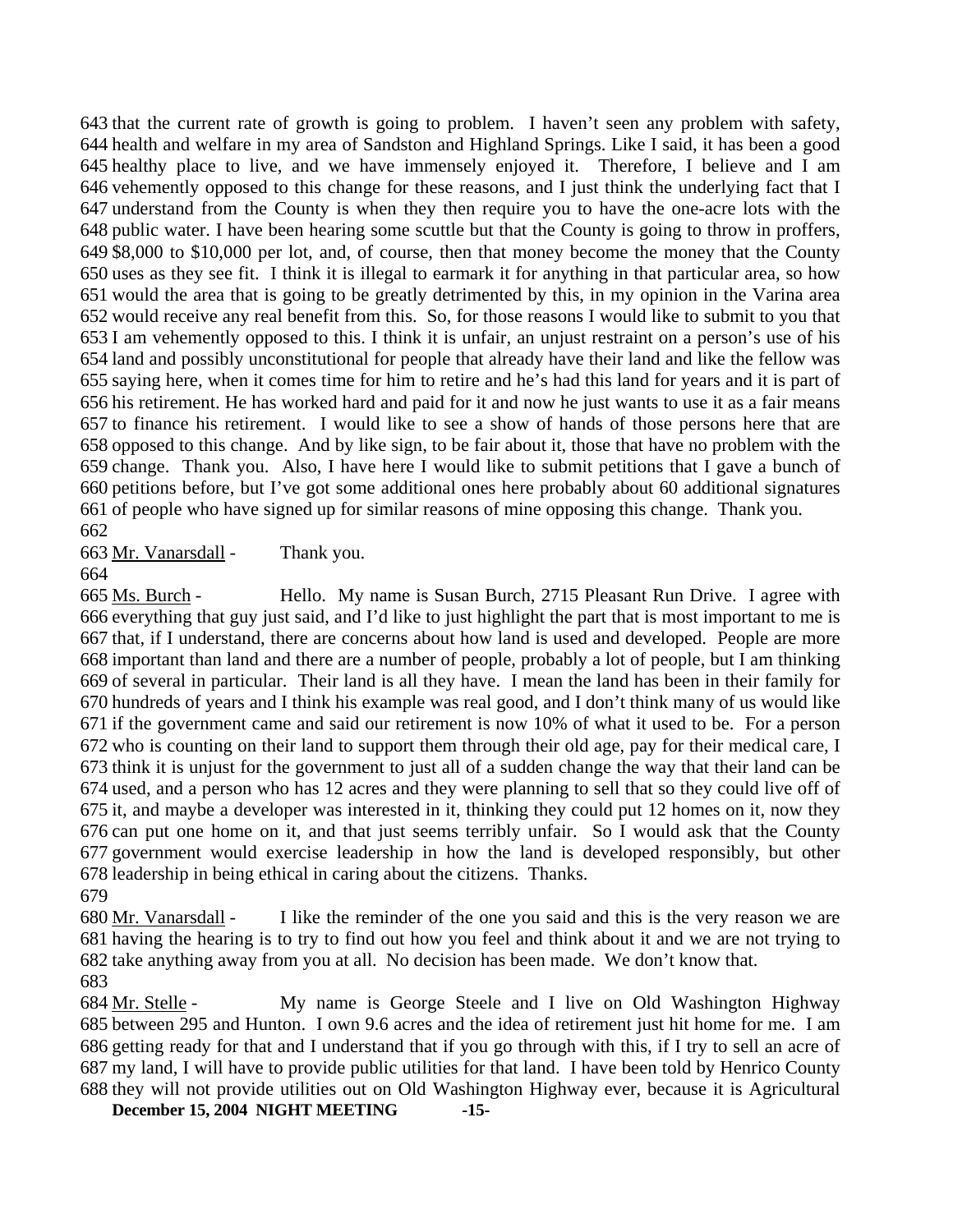zoned, it is agriculture to stay. Now you are telling me something opposite. If I were to try to retire today and I wanted to try to sell acre, which I was offered \$65,000 for an acre 11 years ago and didn't take it, however, if I try to sell an acre today I believe this ordinance says I have to provide water and sewer. Can you imagine what it is going to cost me to do that. I looked at this five years ago. The price was \$150,000 to provide water and sewer to my property. At that time the County forgot to tell me they would pay for half of it. Now you won't even pay for half of it. You give me something else. A person talked about having choices. Why choices? I would prefer to keep my land agricultural like it is and my neighbors prefer that. My next-door neighbor said "If you develop your land, I am moving." It is that simple. He wasn't ugly. He wasn't being mean. That is what he wanted, that land to stay agricultural. When I get to the point, and you can correct me if I am wrong, but I really don't understand all the effects this is going to be, but I believe it takes away my choices for meeting my retirement by not being able to sell my land because it is so cost prohibitive to meet this ordinance. It is just cost prohibitive. I can't do it. If you tell me if I sell an acre, I have to provide water and sewer, I can't do that. Now, you said you don't know how this diminishes my value. I believe that speaks to that. That diminishes the value of my land and I am having a real problem with land value right now. I can't get an appraiser. People are talking about land values in Henrico County. You want to know what an appraiser just gave me for my land? Three thousand dollars an acre. That is it. I know Hunton Subdivision across from me, the lots are \$150,000 a lot. Now sure, they have water and sewer, but water and sewer doesn't mean that much. I get \$3,000 and he sells them for \$150,000. I can't get that kind of value because it would cost me that much. Now, my options are very limited. If I wanted to sell four acres to retire, I have to provide water and sewer. If I want to sell one acre or 2 one-acre lots, I can't do it, and for those reasons I am against it. If someone could explain to me how my value is not affected in that way, I am glad to listen, but I don't see it. Thank you.

Mr. Steele, let me clarify one thing. You can sit down if you want. It is 716 up to you. The way the proposed ordinance would work is that as proposed it requires a 10-acre 717 lot. I understand you don't agree with that and prefer to have something less than that. The way 718 the ordinance is proposed though, it would not require, only requires water and sewer if the 719 parcel is less than one acre, but you wouldn't be allowed to subdivide your property to like one 720 acre, four acres, because the ordinance as proposed wouldn't allow you to do that unless you 721 were splitting it off for a family member. Splitting off an acre of land for a family member, you 722 would be allowed to do that and you do not have to provide water and sewer to it, because it is 723 more than an acre, and it is for a family member. So, I just want to make sure that you 724 understand the way the ordinance is proposed and you are entitled to your opinion. 715 Mr. Silber -

726 Mr. Steele - If I want to sell four acres, I still feel I am under...

If this ordinance is approved and it requires 10 acres, you wouldn't be able 729 to sell off four acres and have that as a buildable area. You wouldn't be able to build a house on 730 those four acres. 728 Mr. Silber -

732 Mr. Steele - Correct. So my value goes to the floor. That is everybody's point. 

**December 15, 2004 NIGHT MEETING -16-** 734 Mr. Vanarsdall - All right. Who wants to speak next? David Roop.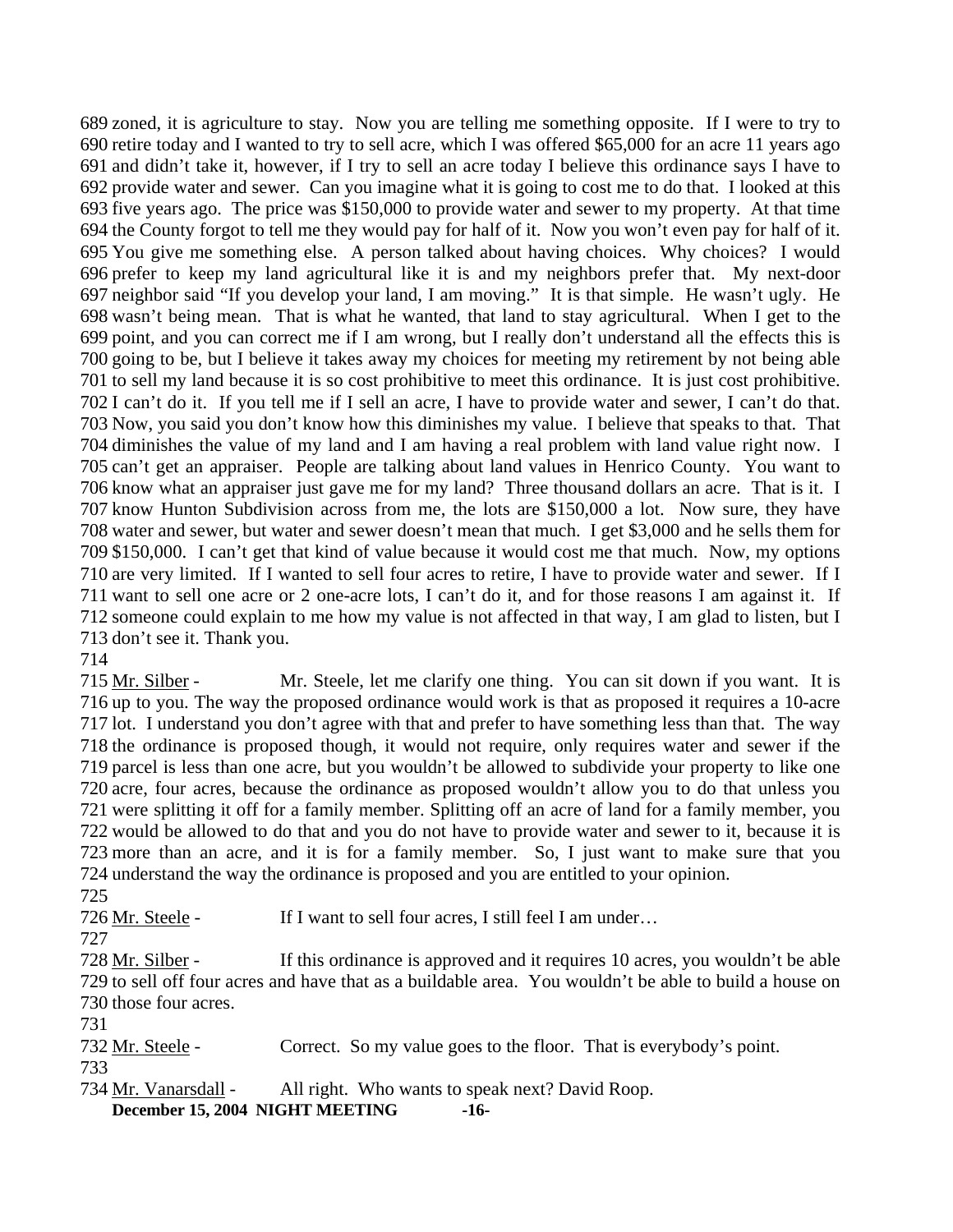## 735

Good evening. David Roop, Richmond Homebuilders Association, and as many of you heard today, I was also at the last meeting when we discussed this issue and belabor 737 738 to repeat those points over again. Obviously, again for many of the reasons you heard this 739 evening, we would support the, for the lack of a better phrase, the way staff phrased it, we 740 choose Option 4 where we do nothing. However, I will also be honest and share with the 741 Commission and everyone else here that we, along with you all, have the burden of sharing the 742 shape and scope of development in the County as it moves forward, which is why if this horse 743 has already left the barn, we would support staff's recommendation for Option 3, and not for 744 perhaps why they may think in simply the delaying factor of the effort. But we believe, as I think 745 staff does as well, that through working with the Comprehensive Plan and developing measures 746 that address some of the issues that are very accurate on behalf of the County. The County has 747 moved forward on this issue that we can come together with a better product that would give the 748 County the surety, for the lack of a better phrase, that they are looking for, and at the same time, 749 not necessarily diminish the values of peoples' property as the development goes forward, much 750 like some of the negotiation that took place prior to this ordinance coming forward to Mr. 751 Jernigan and Mr. Donati in the project you heard referenced earlier. We think that that could be 752 achieved if it has to be through the Comprehensive Plan and the development of such things such 753 as Special Assessment Districts, Community Development Authorities, clustering, those types of 754 things. If there is a way for our people, my members, to provide the service, the water and sewer 755 that you are looking for, and still be able to get the houses out of the ground at a reasonable price 756 and pay a reasonable price for the people's land that we buy to develop on and we are willing to 757 work with the County and support that effort. So, again, I would say that obviously we would 758 support Option 4, which is to keep it the way that it is, for all of the reasons that you heard 759 tonight, but again, realizing that we share the burden of developing and shaping the County with 760 you all, and if that is the case, we support Option 3 that the staff recommended, and that is we 761 work through this at the Comprehensive Plan level and perhaps look at that last zoning case, if 762 not necessarily a model, but some negotiations that you went through was developing those as 763 part of that ordinance that would come forward out of the Comp Plan. Having said that, if there 764 are any questions, and other than that I will leave you alone. 736 Mr. Roop -

765

766 Mr. Vanarsdall - Thank you, David.

Rex Sullivan, 5241 Kurop Road. I am a real estate broker of 24 years in 769 the East End and I like living out there and I own land out there. I have lots of friends who own 770 land out there, and do some developing out there. And, I have a question for you guys and if you 771 would answer this for me, "Why in the world are we changing or why are we proposing this 772 change?" So we can control development in Varina or in Henrico County. What is the exact 773 reason why you are proposing this change? 768 Mr. Sullivan -

Well, the reason for the change is that we believe there is a better way of 776 developing land, and we believe it can be done through the extension of, logical extension of 777 public water and sewer, instead of leap-frogging development out and developing subdivision 778 after subdivision on acre lots that have well and septic, and later become a problem and fail, and 779 then the County has to provide at its expense public water and sewer, so we see this as a better 780 land development technique. 775 Mr. Silber -

**December 15, 2004 NIGHT MEETING -17-**

<sup>767</sup> 

<sup>774</sup>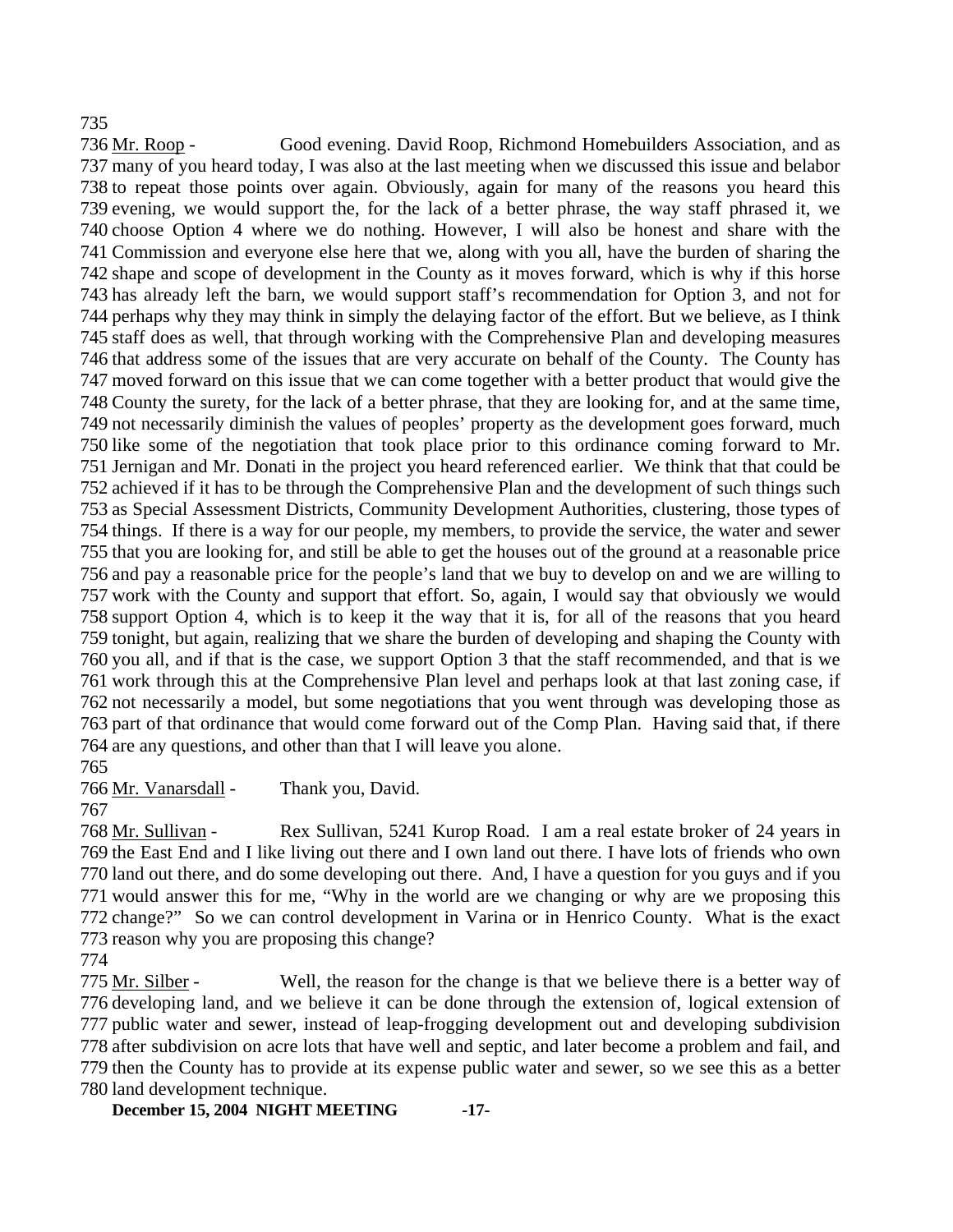OK. A few other questions. How much or how money new septic tanks or 782 new wells has Henrico County provided to its citizens because of the ones that fail? 781 Mr. Sullivan -

783

784 Mr. Silber- I don't know the answer to that question.

785

786 Mr. Sullivan - You all are not in that business, I understand.

787

If the system fails, the County does not come in and replace a failed 789 system. If the well is not working or the septic tank is not working, that is the property owner's 790 responsibility. 788 Mr. Silber -

791

So why is that a particular concern or is there another concern? I am 793 afraid there is. I think that proffers are the concern of the County right now. I think proffers are a 794 big thing, and without rezoning, you can't charge a proffer. If you had said, 150 or 1,000 that 795 you guys had replaced that you'd helped out citizens and whatever, and I've been on the other 796 end of that a time or too, and have helped out people whose well had failed and some septic 797 fields as well. They are few, though, and I have sold hundreds of homes in Varina and Eastern 798 Henrico and the West End and so on and so forth. I think this proposal you've got is a good one 799 for the West End. I am not trying to be funny. I am absolutely trying to tell you the truth. I 800 think it works for the West End and some people it doesn't work for in the West End, so I am not 801 trying to step on toes. However, it does not work for Eastern Henrico. You are devaluing 802 peoples' property. You may not have that intention, but you have to look at it as if you can see 803 it. I have done market analysis and appraisals after appraisals, and any way you cut it if you do 804 this, two-thirds of the value will just go. You may say, and I expect it, well, Rex, what about if 805 water and sewer is available? Sewer is not available and if the County, and I want to ask one 806 more question, how much water and sewer would you guys run to help us out? None. 792 Mr. Sullivan -807

808 Mr. Marshall - Mr. Sullivan, that is a philosophical question. You may decide standing there 809 tonight that from now until the end of time we don't need any water and sewer in Eastern 810 Henrico County. Hear me out. You may say that it is better off developing all of these lots and 811 subdivisions with well and septics, because if they fail it is the landowner's problem and water 812 and sewer is not that big of an issue. We don't need it. That path of development is fine for the 813 East End of Henrico County. That is a philosophical difference of opinion you may have with 814 us. The safety issues that go along with that as discussed at the last meeting about no water, no 815 County water, houses going to burn down because the pumping truck is going to run out of water 816 in however many minutes he said it was. Those are philosophical differences, but a lot, we had a 817 Retreat on the  $23<sup>rd</sup>$  and Mr. Donati and Mr. Jernigan tried to say to you that you act like 818 sometimes it is an impossibility that there is going to be sewer in eastern Henrico County, and 819 they pointed to you development Camp Holly where sooner than later, which is far Eastern 820 Henrico County, there is going to be sewer down there. OK? It is not going to be an issue that 821 you are not going to get.

822

How many homes are built in that subdivision right now? Is there a trunk 824 line being run there now? 823 Mr. Sullivan -

825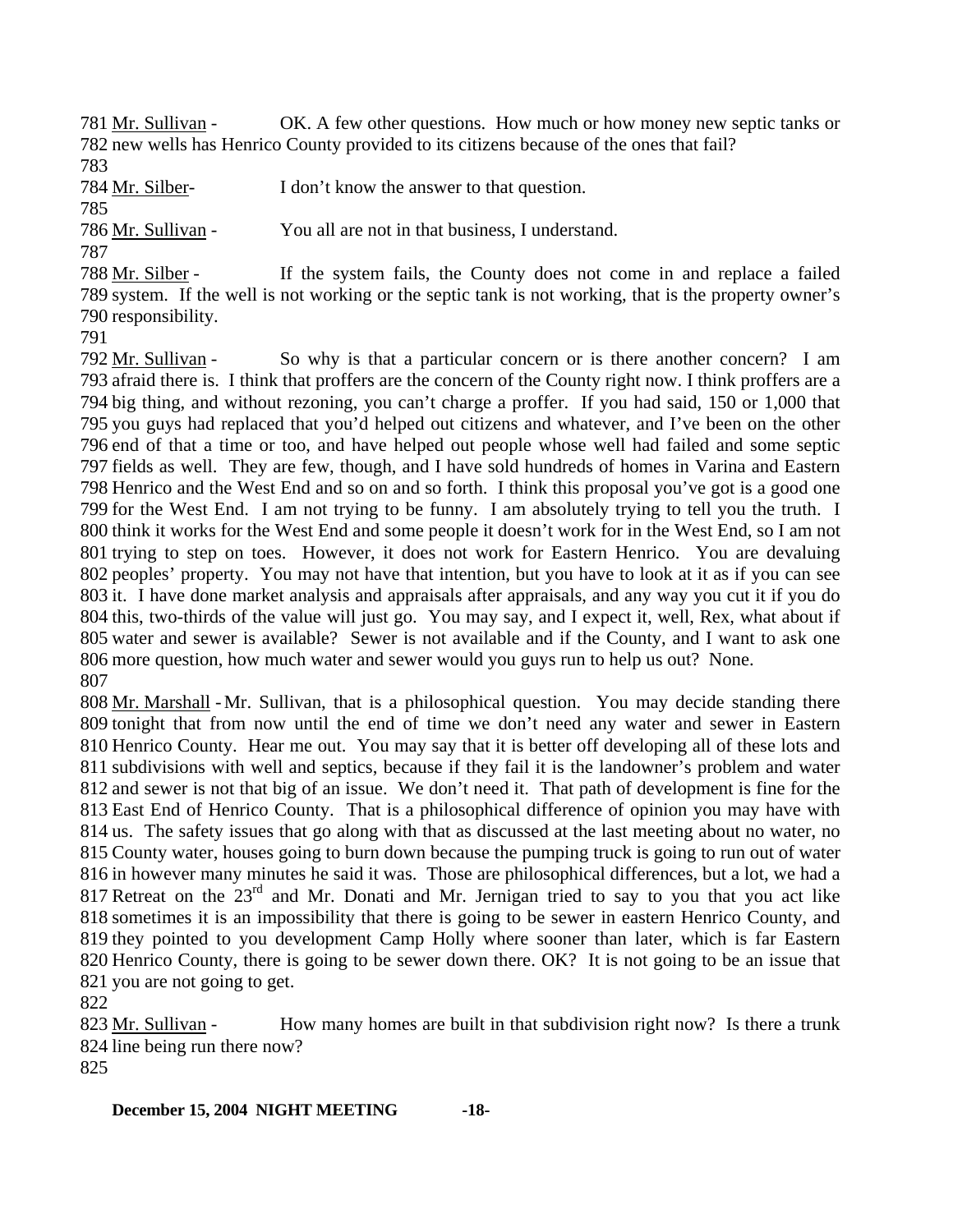826 Mr. Marshall - There is none in there now. In the short term it is going to be that. That takes 827 away your argument that it is not going to get down there. Also, another issue and that is the 828 County at the Retreat as part of the Comprehensive Plan issue the Board as well as the 829 management believes that it may be time to look at having County run the water and sewer 830 instead of having the developers run it piecemeal, here, there, everywhere, which dictates that 831 you have no idea of how long it is going to be before water and sewer gets to your piece of 832 property, whereas if the County goes and does it, then we have not only a definite time frame of 833 what area the County is going to run water and sewer to this year, next year, five years. You 834 have projected areas of where the County is going to run the water and sewer, which then will 835 allow the development to take place where the County has run the water and sewer and then you 836 have a definite picture of, OK, within two years our property is going to have water and sewer 837 running to it, so my land values have quadrupled or whatever, because now a 10-acre parcel is 838 only getting 10 lots. Maybe I will get 30. So, there are a lot of different things involved in 839 looking at, not just what is going to happen today, five years from now, 10 years from now, but 840 20 to 30 years from now and 50 years from now as far as what is going to happen as far as 841 development goes in the East End, but not just a cookie-cutter answer to the question right now. 842

Well, let me kind of give you my opinion since you have given me yours, 844 and it is an opinion, because the County does not have anything proposed that I know about to 845 run sewer and water, but you can tell me if they do. I haven't seen it or heard of it. 843 Mr. Sullivan -

846

847 Mr. Marshall - I am telling you at our Retreat, and you can believe me or not believe me, the 848 Board of Supervisors instructed the County Manager to come up with a paper to address the 849 issue of Henrico running water and sewer, to look into Henrico County doing it and not one of 850 the developers doing it and not the developers doing it. OK.

851

Well, I would strongly suggest they change this ordinance when we have 853 that paper in our hands and we can look at it for the sake of our properties. I mean that makes 854 sense to me. That would be the best way to handle it. But anyway, arguing about it is not going 855 to get us... 852 Mr. Sullivan -

856

857 Mr. Marshall - It is not an argument. It is just a philosophical difference about what you want to 858 see happen and the time frame.

859

Like I said, you live in the West End and we live in the East End, and we 861 know a lot about what is going on out there, and so you do. Your family owns property out there, 862 and they are probably are out dividing it right now as we speak. 860 Mr. Sullivan -

863

864 Mr. Marshall - Now you can have all your fun and make all your jokes, but you are right. They 865 have enough land and maybe they should run out and subdivide it like everybody else in Varina 866 is doing, but they haven't done it. Haven't done it. Where their property is, sewer will never be 867 there in anybody in this room's lifetime.

868

Well, there is another point I would like to make and we do trust our State 870 and our State laws and our permits and so on and so forth, and if the State issues a permit for a 869 Mr. Sullivan -

**December 15, 2004 NIGHT MEETING -19-** 871 septic field and it is supposed to work and not pollute a neighbor's land and so on and so forth, if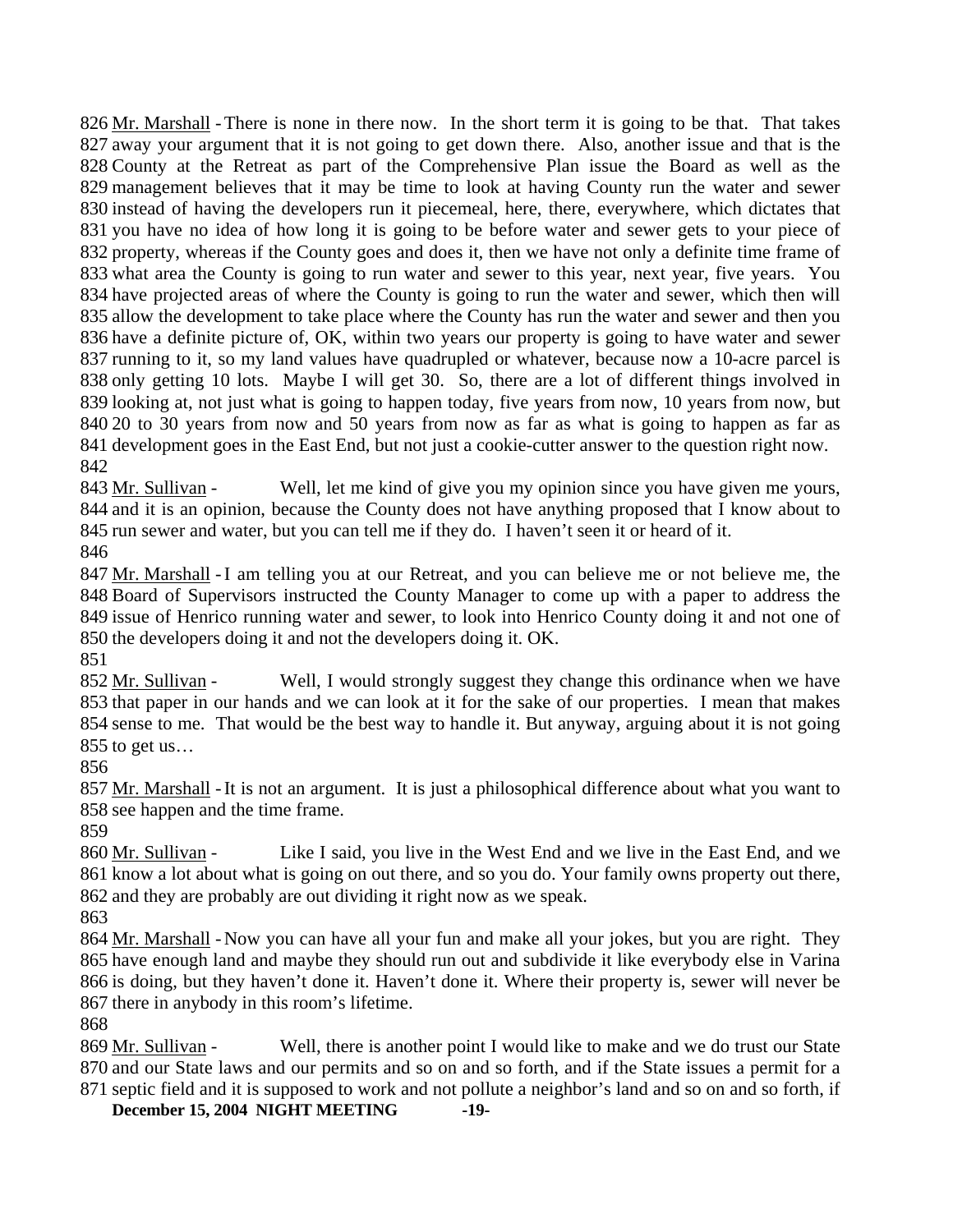they issue that permit you guys trust that permit works because you are allowing homes to be built under those permits with 100% reserve, and I think that has been fine. If you ever doubt that a subdivision looks good under A-1 or one-acre lot type thing, go to the White Oak area of Varina, and take a look at Scandia Lake, White Oak Ridge, White Oak Hills, and they look good and there is nothing I know of out there that is failing in terms of wells and septic or water system, but they weren't and some still are not, and if we had water, I wouldn't be opposed to it, and I don't think anybody here would be. The thing is, it is cost prohibitive to run the water and sewer, so where the lines are now, you can't just pick them up and go with them and make it work and make money on a subdivision or sell your lots. But I think the State has changed its law in terms of septic fields, so I think both of them work nowadays. Have you guys evidenced that. The next thing in another County wants what is good for the County and hopefully its people. The next thing is, I don't think the County is going to run water and sewer and a lot of us in this room probably won't see it, if they did, I don't believe we will see it in the East End of Henrico, and I'd like to say I think we've got an ordinance that is good for the West End but not so good for the East End, and I think it all goes back to proffers. There has been rumors of proffers for a long time and someone said 8 or 10 thousand dollars. The rumor is \$16,000 per lot. Not, none of you can say you haven't talked about proffers, because I know you have. 889

890 Mr. Marshall - We had a study and no number has been named to my knowledge.

891

892 Mr. Sullivan - Well, let's go back to, everybody has talked about Hanover.

893

894 Mr. Marshall - We don't even know if the Board is going to decide to do that.

895

It seems like that is what all of the counties are going to, and I expect this 897 one will, too, but you can't impose a proffer, as I understand it, if you don't change the zoning, if 898 it A-1, you can't charge proffers for A-1 type zoning, so my opinion, and a lot of people's 899 opinion, and you can tell me if I am wrong, you want to see zoning changes so that you can 900 charge proffers, and the average, in most of the counties \$16,000 per lot and up to \$20,000 a lot. 901 The East End of Henrico can't afford that. We can't afford it. We don't get enough for our lots to 902 do that. Then if we go back to 10-acre lots that are rezoned, there is not a soul in here, not one 903 person in here that would want to go buy a lot in the East End for \$100,000. Hanover starts at 904 \$100,000. They go up to \$185,000 and more in some cases, but we can't sell the land for that. It 905 is not possible. 896 Mr. Sullivan -

906

907 Mr. Vanarsdall - I don't mean to interrupt you, but can you wind down.

908

909 Mr. Sullivan - Yes, sir. I am done.

910

Mr. Silber, you can address it. To my knowledge, when the statf brought 912 these recommendations to us, I don't recall proffers ever being an issue and being mentioned at 913 all. 911 Mr. Marshall-

914

915 Mr. Sullivan - They come later after the rezoning things change. 916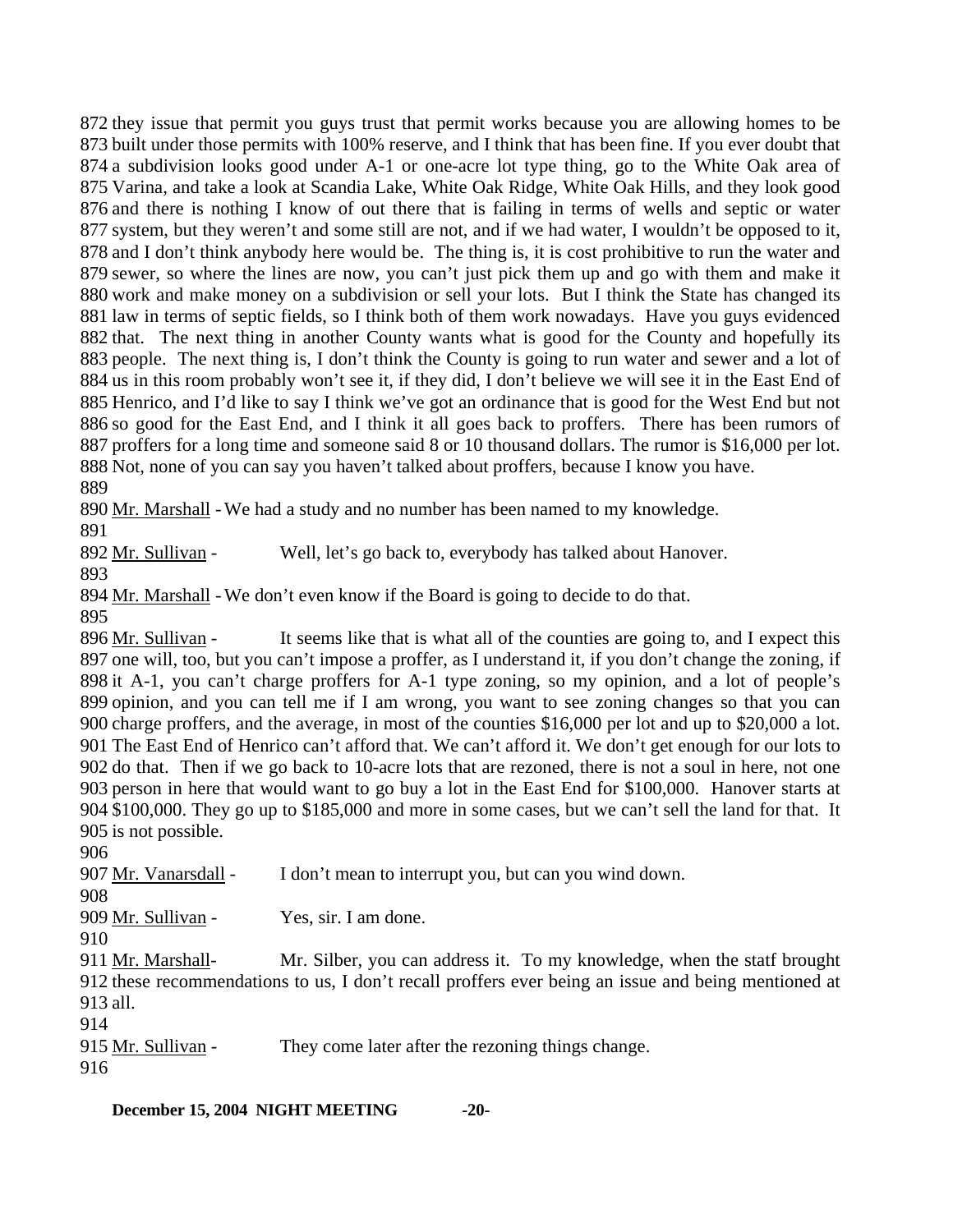Mr. Sullivan, you are correct that the County is considering cash proffers 918 and we've been considering cash proffers since the summer and the Board would like for us to 919 study it and hire a consultant to evaluate this. It is not related to this ordinance in any way that I 920 am aware of. I don't think that is the game plan here to encourage people to rezone their 921 property so then we can hit them with cash proffers. 917 Mr. Silber -

922

Once it is rezoned and you have adopted cash proffers, the rezoned 924 property do pass. 923 Mr. Sullivan -

925

When someone wants to come in and rezone their property and more than 927 likely they would be encouraged to submit a cash proffer, yes. It would be something to...but it 928 does not apply to this ordinance. The intent is not to create this ordinance to encourage people to 929 rezone their property so we'd get cash proffers. 926 Mr. Silber -

930

931 Mr. Sullivan - Encouragement can be extorted.

932

Rex, before you go, and I am sure everybody here knows, every County 934 official in here, including Mr. Hazelett, knows how I feel about cash proffers. I am not for them. 935 I have expressed that in every meeting I have been in and they know how I feel about it, because 936 I think it needs to be spread Countywide. I have been in favor of an infrastructure tax or 937 something that hits everybody, and that might be \$5 or \$6 a month. We do need infrastructure in 938 the County and we need a lot in the old East End, but we also still need some in the West End. 939 There are some roads that have to be built. Pouncey Tract needs to be widened and that is one of 940 them, but I don't support cash proffers and I will tell you, cash proffers were not a discussion 941 that came into this. When this came down from staff to us to look it, the cash proffer wasn't one 942 of the things that was instituted in it. 933 Mr. Jernigan -

943

If I could close with, there is not a soul in this room, that in my opinion 945 are opposed to water and sewer. I think they are opposed to the cost of it and can't get it to their 946 property to make any money when and if they do sell. 944 Mr. Sullivan -

947

Well, let me give you something, and we've had this discussion before and 949 I think you will agree with me on this. Zoned property is worth more than A-1 property. Is there 950 anybody in this room that would disagree with me? If property is zoned, it is worth more. Now, 951 the West End didn't get to the price it is just because of the location. It is because of the way it 952 grew. Now property in Varina is going to go up, too. The problem is that some people have 953 now is that some people want to sell their property too cheap, and I told people that two years 954 ago. Don't give your property away. But the property in the East End is going to go up because 955 the West End, in 10 more years, the West End will be built out. It is just like gasoline, supply 956 and demand. You paid \$1.27 a gallon for gas last year and you are paying \$1.87 a gallon here 957 just a couple of weeks ago, and everybody did it because of price and demand. Demand is going 958 to be in the East End, and that property is going to go up. 948 Mr. Jernigan -

959

I agree with you. I think it has gone up, but I still think, and it is an old 961 cliché, the money is in the West End, you know. 960 Mr. Sullivan -

962

**December 15, 2004 NIGHT MEETING -21-**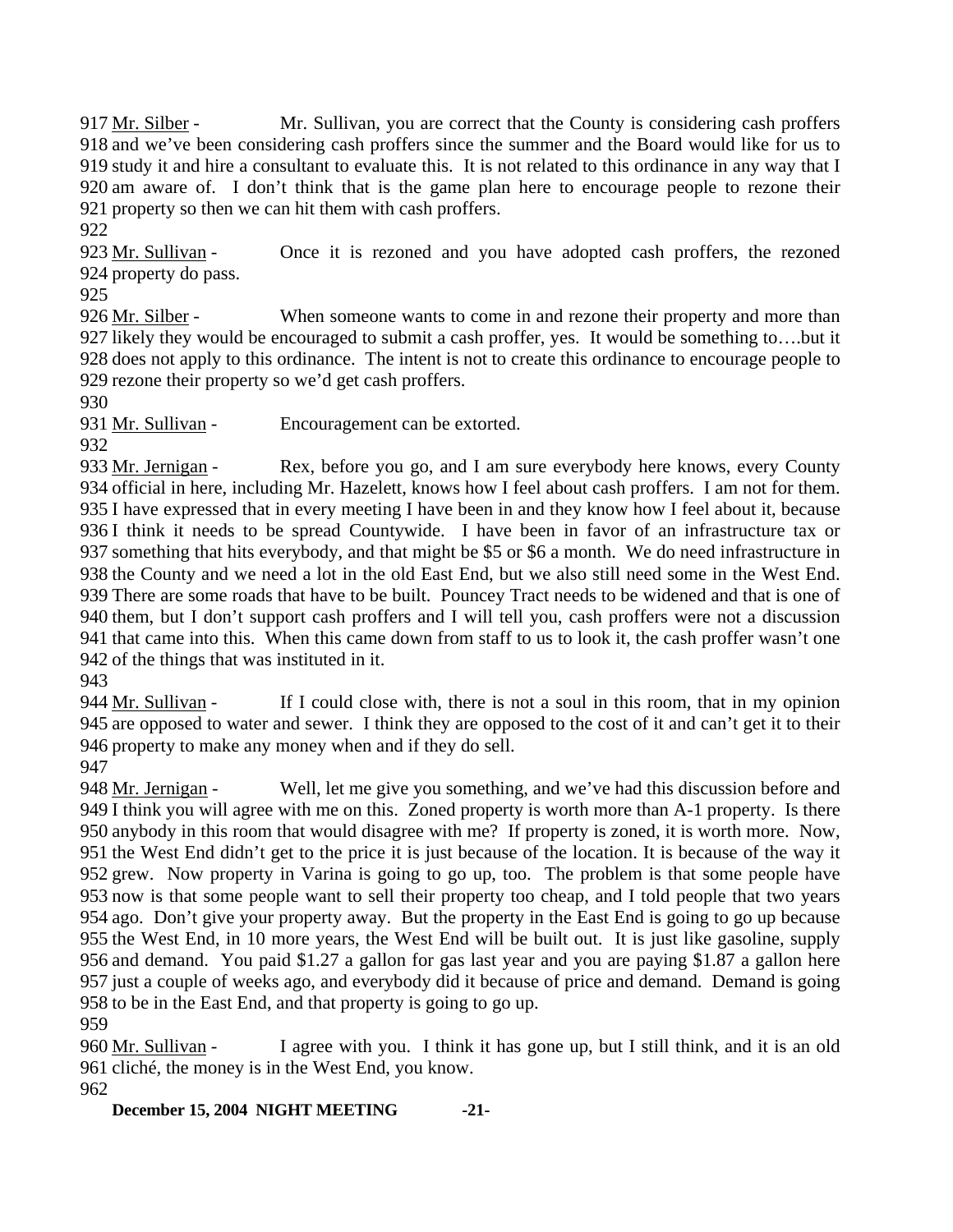963 Mr. Jernigan - You are right. 964

Who wants to be next? We'd like to cut the time down from now on if 966 you can, maybe three to five minutes or something and stick more to the subject of why we are 967 here. 965 Mr. Vanarsdall -

968

My name is Jack Nelson. I live at 2011 Cozy Lane in Varina, which is 970 very near the intersection of Laburnum Avenue and Route 5. Last night at the Board of 971 Supervisors meeting something was said when there was a request by some of the folks in Varina 972 to require a certified landscape architect, County staff made the point that it was not wise to limit 973 itself to certified landscape architects in laying out property because there were so many nursery 974 men and other people who could do it very well. I think that is a good example of what I want to 975 speak to, and that is, Mr. Marshall, you made the statement about the County considering putting 976 in water and sewer, and if the County wants to decide to put in water and sewer, that is fine, but I 977 don't think it should be limited to the County putting in water and sewer. If the County decides 978 to do it, and the commercial folks want to put water and sewer extended on a parcel of land 979 because of the size and it makes sense and so forth, then I would certainly urge you to keep that 980 going, too. The other thing I do wish to say is I recognize that as time goes on, land values are 981 going to increase, and for folks who have plenty of time to wait, it makes sense to wait until 982 everything settles out, but there are a number of people in here tonight, some I have seen and 983 spoken and some of them have not, that we probably don't have that time to wait. We are retired 984 or we are approaching retirement age, and, of course, as we all know, tomorrow is not promised 985 to anyone of us anyway, so there are some people that have pressures on them from time and 986 really don't have the time to wait. It makes a difference in the size of the land and so forth, but if 987 somebody's got 20 acres and they are looking at probably getting 15 to 18 one-acre parcels off of 988 that to develop, that should provide a substantial retirement. If you go to the 10 acres, obviously, 989 you are talking about one parcel, if it is under 20 acres. So, just keep that in mind as you consider 990 this. I strongly oppose the 10-acre requirement and even the gentleman made the point a while 991 ago, even if you reduce that to two acres, then you are cutting the value by close to 50%. Maybe 992 not 50% exactly, but you are not going to get nearly the amount for one 15 to 20 acre parcel that 993 you would get for two or three parcels or even five acres, so please keep that in mind. I am 994 opposed to the 10 acre or literally the 2 acre. I prefer to keep the status quo. I would have to 995 agree with the people who said that if something is going to be done, it needs to be put in that 996 Comprehensive plan. 969 Mr. Nelson -

997 Mr. Vanarsdall - Thank you, Mr. Nelson.

998

Hi. My name is Nicole Ellis and I live in Varina on Chaffin's Bluff and it 1000 is very hard for me to come up and speak tonight for a couple of reasons. One is that what I have 1001 to say is really unpopular and another is that what I have to say may sound as if I am wishing 1002 harm on some of you, and that is certainly not how I feel, but my concern as a resident of 1003 Henrico and Varina are different from some of yours and I would like to at least have them 1004 heard. I have been losing sleep but for different reasons than some of you may have. My home 1005 that I own in Varina is not for me a financial investment. It is an investment in my family and 1006 the family is growing and I would like to die on my back porch in Varina, not anytime soon, but 1007 when I do, that is where I want to be, and my concern is that when that time comes, I will be in a 1008 different world and that all of the beauty and wonder that make it such a wonderful home for all 999 Ms. Ellis -

**December 15, 2004 NIGHT MEETING -22-**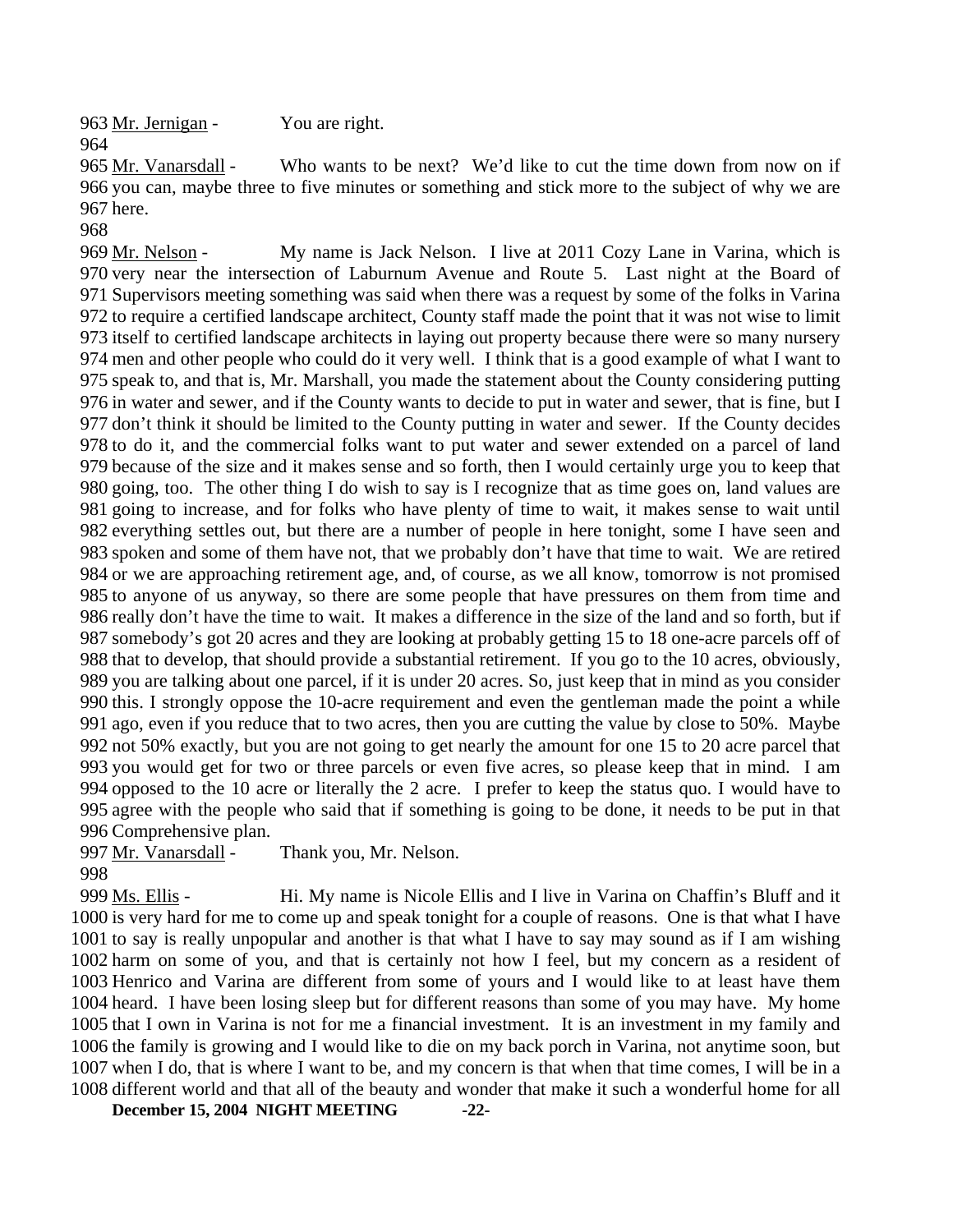of us will be gone, so that the development will come and even one house per one acre, will my grandchildren be able to see the stars at night? Will they wake up and look out the window and see white tail or a surprised wild turkey and will they hear owls at night. I think that is really, 1012 really rare and our homes are special, and I am afraid one house per acre will kill that. You mentioned earlier the idea, which is more valuable, people or land, and for me that argument is a little bit like which is more valuable than my hand. I can't imagine my life without the land that we live on and I am really afraid of what is coming and losing what is so special about. The value of my property is not in the money and I wish I had a lot of money and I'd buy it all up and protect it and I wouldn't have to worry, but I don't. So, for me, this limit to ten acres is a way of protecting my future, and I support it. Thank you all for listening.

1019

1020 Mr. Vanarsdall - Thank you. Who wants to be next?

1021

My name is Sandra Nelson and I own property at 4271 Charles City Road, 1023 and I was at the last meeting and I spoke, and I think I suggested that everything be postponed 1024 until the Comprehensive Plan was complete, and I would like to thank staff's recommendations 1025 for taking that into consideration. I think that this, although I prefer Option No. 4, which is 1026 really to do nothing, because I think doing something violates the rights of those that are in 1027 Varina. I would anyway support staff's recommendation for Option No. 3. This is really the 1028 only reasonable and intelligent option at this point in time given the various issues and 1029 corresponding impact to the County and its residents. One thing is for sure. Growth cannot be 1030 stopped until death exceeds birth or you begin to export your citizens. Therefore, the only wise 1031 thing to do is to take the necessary time, perhaps the 18 months, to explore all of the options and 1032 recommendations of the experts who have dealt with these issues and know these areas for other 1033 localities. That being said, I remain opposed to the proposed amendment as a change to require 1034 10-acre parcels and public water, which I feel would violate the rights of East End landowners 1035 who have been shortchanged since the beginning of time and they are now bearing the brunt of 1036 the consequences for the over-development of the West End, which has consumed our tax 1037 dollars, roads, schools and services to meet their ever growing demand while the East End gets 1038 nothing. I feel that, again, this is a West End – East End issue. It always has been. It has been 1039 like that for years. I have been involved in Henrico County government. I have been in school 1040 board meetings. I have heard discussions about what the West End needed as far as new schools 1041 and improvements. They got the schools. The East End didn't get anything. Now that the West 1042 End is overdeveloped, they want the property owner's rights in the East End to change it. They 1043 were talking about one house per acre is too much. That is what they have now. They want to 1044 change it now, so they won't have to put in place the services required in the West End. Growth 1045 has got to go somewhere. The East End is all Henrico has, unless you want to start exporting to 1046 surrounding areas. When you have development, when areas are developed, Henrico gets new 1047 tax dollars and a new tax base with no investment. Property that has little or no value becomes 1048 developed, growth occurs, you bring businesses in and residences in and people in. You get 1049 those tax dollars. Certainly those tax dollars can pay for services in schools and roads and 1050 improvements that are required, and I think one thing that government needs to keep in mind is 1051 that people don't serve the government. The government serves the people. Thank you. 1022 Ms. Nelson -1052

**December 15, 2004 NIGHT MEETING -23-** We have been at this now for an hour and a half. Have many more 1054 speakers do we have. (No hands were raised) I know that this was asked earlier in the evening 1053 Mr. Vanarsdall -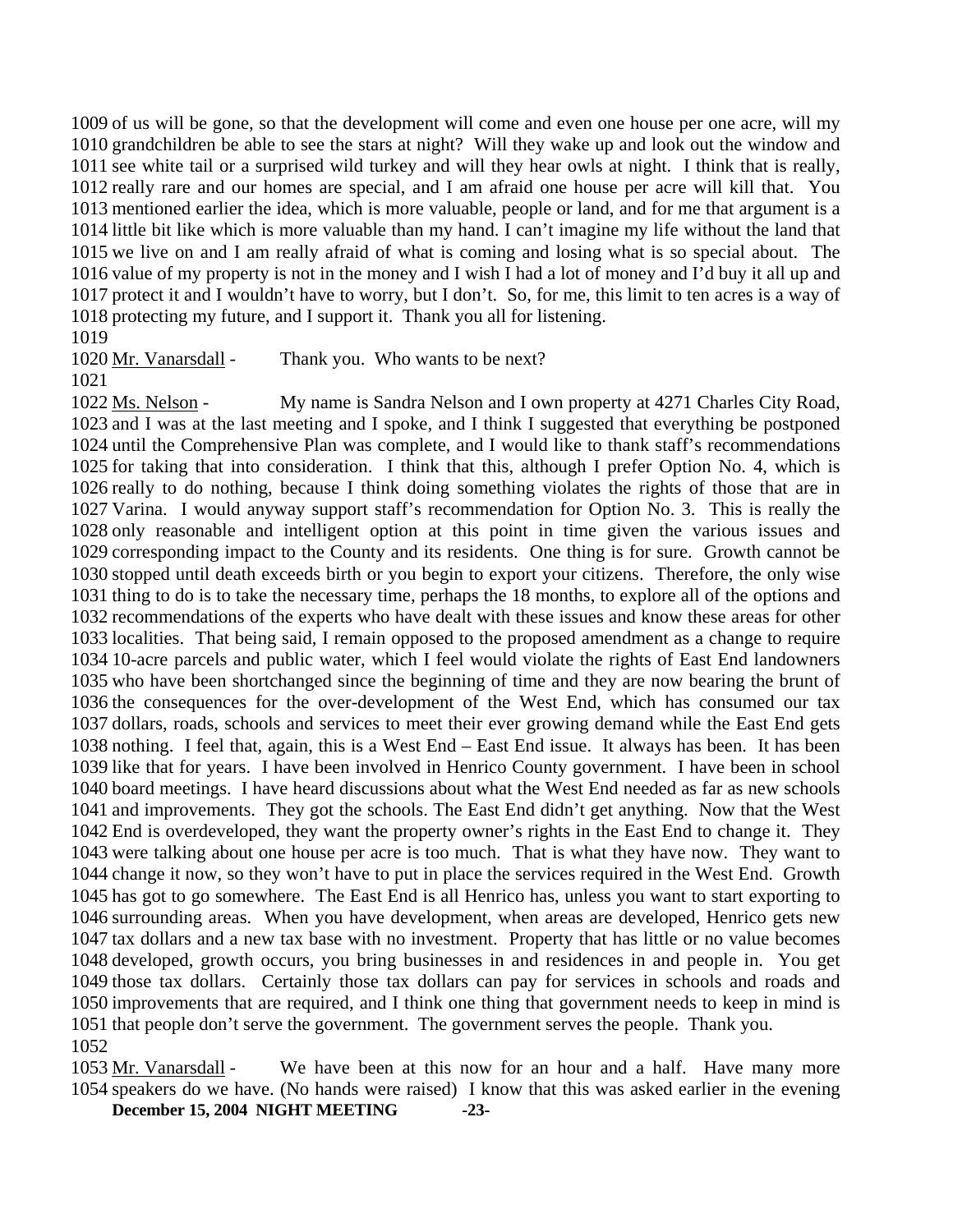but could we see the show of hands of the people that oppose to what we have as we speak, the ten acres? (Several people raised their hands) Is there anyone in here for it? (No one raised their hand) How many would be opposed to five acres? Thank you. How about three acres? Thank 1058 you.

1059

1060 Mr. Jernigan - You might as well ask two, you've asked the rest of them.

1061

How about two acres? Thank you. If there are no more speakers... Any 1062 Mr. Vanarsdall -

1063 of the Planning Commissioners have anything to say?

1064

Mr. Vanarsdall, I think it would be good to say to Ms. Ellis, I believe her 1066 name was, who came up and spoke and she said that she was afraid she would be unpopular for 1067 speaking. I appreciate you coming up and speaking because the purpose of having a public form 1068 is to get both sides of an issue. So, if we were to just hear one side of an issue, we could have all 1069 stayed home tonight. So, I thank you for coming up and expressing your opinion because at least 1070 it helps us to see another side of this issue. Also, we often talk about the government providing 1071 services and we sometimes forget that you are the government. The government doesn't have a 1072 dime, we spend your money. That's all the money that we have. Everything that is done for and 1073 in the form of government, rather it be federal, state, local or whatever it's all done with 1074 taxpayers money. It's just a matter of how the distribution occurs and I just think it's good for us 1075 to remember that point because if we make an assertion that the County will pay for something 1076 ultimately all of us, even those of us sitting up here, we are tax payers too. We pay for it. The 1077 County doesn't have any money. But, again, I would like to thank Ms. Ellis for coming up. 1078 Nobody is going to hurt you, I don't think. If we find you dead on your back porch tonight, we 1079 might (unintelligible). 1065 Mr. Archer -

1080

1081 Mr. Jernigan - Or a horse's head in the bed or something like that. 1082 1083 Mr. Archer - Thank you. 1084 1085 Mr. Jernigan - John, go ahead and say what you want to say and then I will speak. 1086

1087 Mr. Marshall - This thing falls under the category, in my mind, there's never going to be a time 1088 when this type of a change is going to popular with anybody that owns land. It doesn't matter if 1089 they wait ten years from now to do it. It doesn't matter if they wait 20 years to do it. At some 1090 point, somebody is going to be affected and the issues is whether or not it's in the best interest of 1091 the long-range growth of the County to make a change. I didn't like the fact that the staff picked 1092 ten acres. I think they followed Hanover and I never thought we should follow any county but 1093 our own. Chesterfield, I think, went to five acres. And it is no coincidence that other 1094 jurisdictions went to something other, I don't know if you all know, but to my knowledge when 1095 we were given this issue, we are the only jurisdiction in a wide area going out from here that 1096 stills has one-acre development by right with no zoning. And therefore no requirement of public 1097 water and sewer. Maybe we are slow to react but over the long haul it's been presented to us and 1098 that's why the staff brought it to us. With the current changes going on in the County, and I 1099 think this is not a simple issue or question about whether we are going to change the minimum 1100 lot size to require zoning or not, but it goes hand and hand with the growth and the way the

**December 15, 2004 NIGHT MEETING -24-**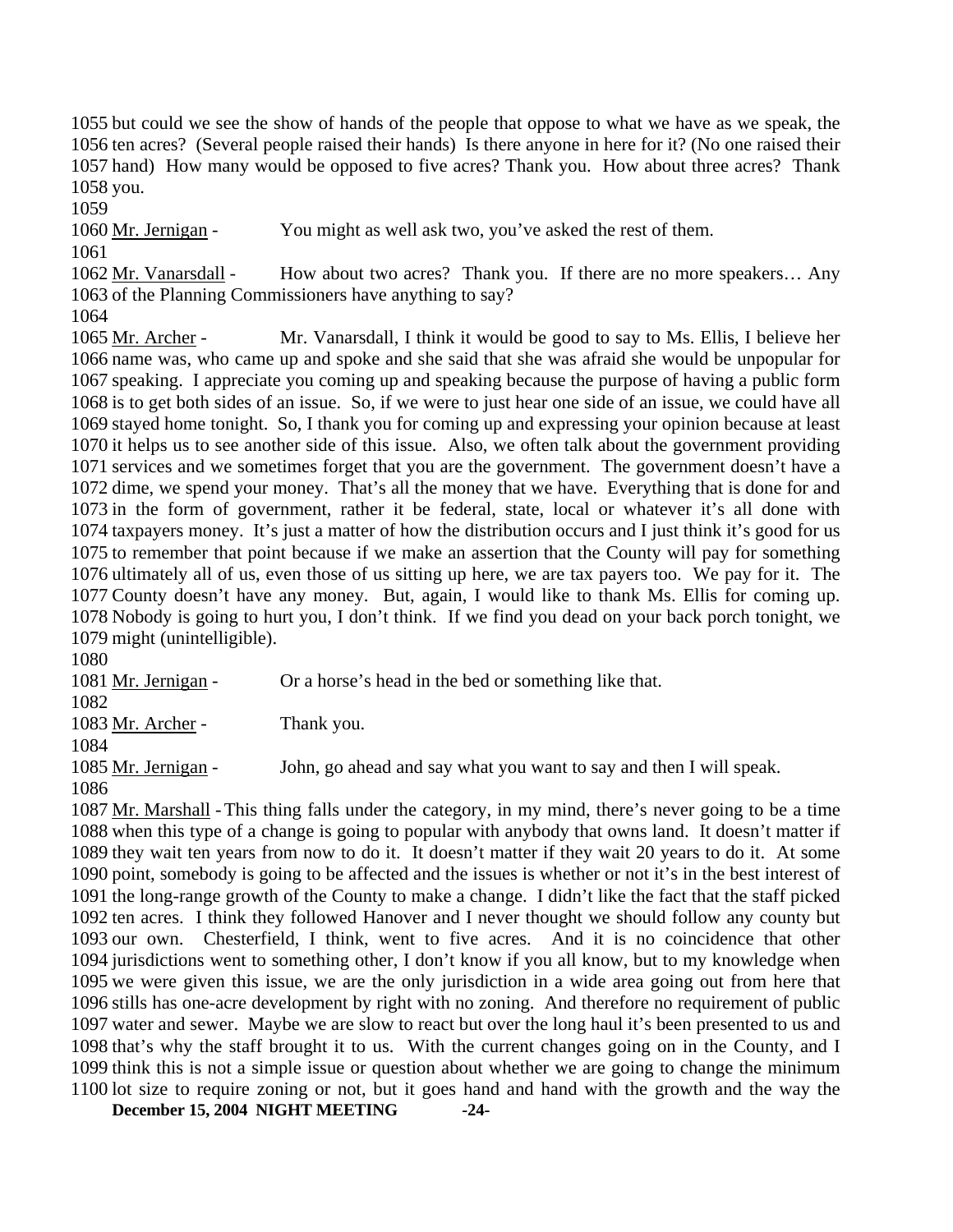growth is going to occur in the east end of the County. Now up to now, in the west end of the County, the County has not chosen to run water and sewer lines. So, what that has meant over the years is that the development didn't occur until a developer came in and said okay I want this piece of property, I'm going to pay \$2 million out of my money and I'm going to run water and sewer to it so I can get three lots per acre. And there is good and bad in that and the problem is the length of time that it takes to find developers to do that and then you end up with a bunch of well and septic lots that have safety issues as well as public health issues. So, the County is looking at and I think that will be looked at as a part of the Comprehensive Plan Study to change things for the east end, which I think will be much better for the east end and that will involve the County footing the bill to run the water and sewer lines down the road and then the developers that come along to develop your properties would then have to reimburse the County a proportion it share what the County spent to put the water and sewer there because the developer didn't have to do it. And, we asked them at the Retreat when they did that if the County would give us a map as a part of their consideration of doing that to show where the County would first run the water and sewer and so forth and the timeframes for each area that it thought it would take to get it there.

 So, I don't think ten acres, I said it was wrong from the beginning, I mean, that's going from one to ten. No number is going to be good because any number other than one is going to affect somebody in the short term but as Mr. Silber pointed out, and the land values in my district didn't get to where they are because of the growth, they got there primarily because of the water and the sewer. And that's because a developer can come in and he can put 30 lots on a, 30 houses on a 10-acre lots instead of 10, so therefore he pays a premium for the land.

 But we aren't going to ultimately be the decision makers on this, it's going to be the Board of Supervisors that decide whether or not it should be change or shouldn't be changed. Our charge was to look at this, to set it up for a public hearing and that's what we have done. I think that the options that the staff gave us are good, but I don't think one of them fits the entire thing. It is my opinion that we need to give the Board something to look at to consider, that's our charge is to send this to the Board of Supervisors to give them something to consider. What I would like to send them is that we give them a three-acre number to look at and study. We ask also that they not just study an acre size for the change in the ordinance but also do that in conjunction with the County's position now to study the County running the water and sewer because I don't think you can do one without the other. If the County is going to look at running the water and sewer, then you would have definite timeframes of when the affective people's properties can expect to see water and sewer which would then give you the value to your property. And I also think the third prong should be that they also put whatever they decide, as far as an acre number, the utility issue as well as the Comprehensive Plan Issue that they put those two into the Comprehensive Plan Study and study it all together and come up with an answer. And the Comprehensive Plan, as they said, would take 18 months. So, that's what I think we should do to give the Board some guidance and they can decide to do what they want with it. They can either take our recommendation that they put it in the Comprehensive Plan Study with the utility plan issue and an acre size of three acres or put it into the study with no acre size issue. 

1144 Mr. Vanarsdall - Thank you, Mr. Marshall. Mr. Jernigan.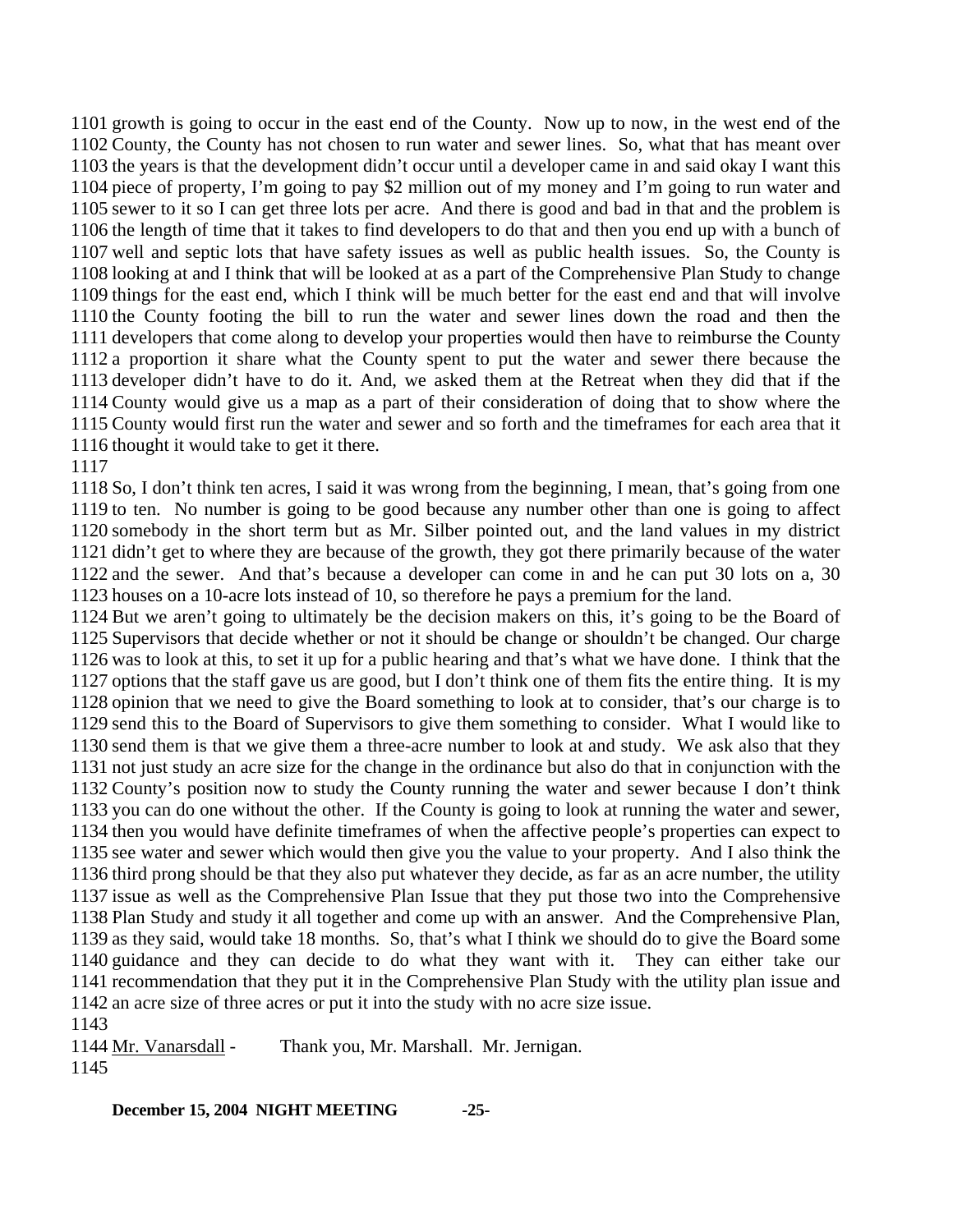Okay. Well I've got a few things to say. First I want to start off with, 1147 through my phone conservations with a lot of you out here, there's always been this discussion 1148 about east and west and a lot of people think that it's the west end and then the east end is just 1149 stuck over here. I want you to know, and this is my forth year up here, nobody sits up here and 1150 plots against the east end. That does not happen. Mr. Donati would not allow it, and I wouldn't 1151 allow it. This is a County government and this is your government. As Mr. Archer said, you are 1152 the government. This is your government and we have to work for you. But, every decision that 1153 comes out of here is for the whole County. We don't just try to benefit the west end. It's for the 1154 whole County. And a lot of people just feel that the County is against them and that's not the 1155 case. 1146 Mr. Jernigan -

 The water and sewer situation, everybody says well the County put water and sewer in the west end. Well, they didn't put it in the west end but the developers, as Mr. Marshall said, put it in the west end. As they will put it in the east end on the areas that they are working on. As of this time, I have met with Bob Atack who owns the Camp Hill property, which is next to Camp Holly, which Mr. Dowdy owns, and we've discussed zoning that property in order to get sewer and water there so we don't have septic tanks over top of the recharge area that feeds Camp Holly. And you say, well the Health Department won't give you a permit. The Health Department will give you a permit to put a septic tank right over top of that recharge area that supplies 31 homes. Mr. Donati and I both fought that heavily to have that case turned down and it was about a three-hour meeting up here. The Health Department is very loose when it comes to septic permits. Now, the new alternative systems that have come out you can put that on property that doesn't even perk because it's its own processing system, and the run off that comes out of that looks pretty much clear. They will run that down to the river or that's what they wanted to run into the Camp Holly recharge area. And like I said, Mr. Donati and I fought that heavily.

 The discussion of sewer and water, Mr. Marshall is right, that did come out that in strategic areas through Varina we do feel that the County is going to have to help and put some systems in. Mr. Felts when he was out there talking about one-acre lots and septic tanks and wells, I'm on eight acres, I have a septic tank and well and I've been fine. Everybody in my neighbor, there are 84 homes in my neighborhood. But what is going on today is working but we have to look at 20 to 25 years down the road and that's what we have to do. When you all think about tomorrow you think tomorrow and maybe two or three years down the road, but we have got to look at 25. We have got to look for our kids and for our grandchildren. We punch another 2000 holes in the ground for wells. If we have a drought like we had two years ago, there were people that were dried up. The question came up about, I think Rex asked about wherever they ran a septic line. Well, I'll tell you on Old Williamsburg Road they had a septic field that failed up there and was coming out of the ground and actually in the ditches out front. The County had to go in there and run sewer, they did run sewer. And I know when I-895 came through there were a bunch of wells that dried up then. They had to dig, I think at that point, they dug new wells, they didn't run water to those because they were too far away.

 I think we had a good meeting tonight. We had a good meeting last night and I think I know where everybody is on this thing. My recommendation to the panel is going to be option 3, that we leave things the way they are right now and look at this under the Comprehensive Plan. The

**December 15, 2004 NIGHT MEETING -26-**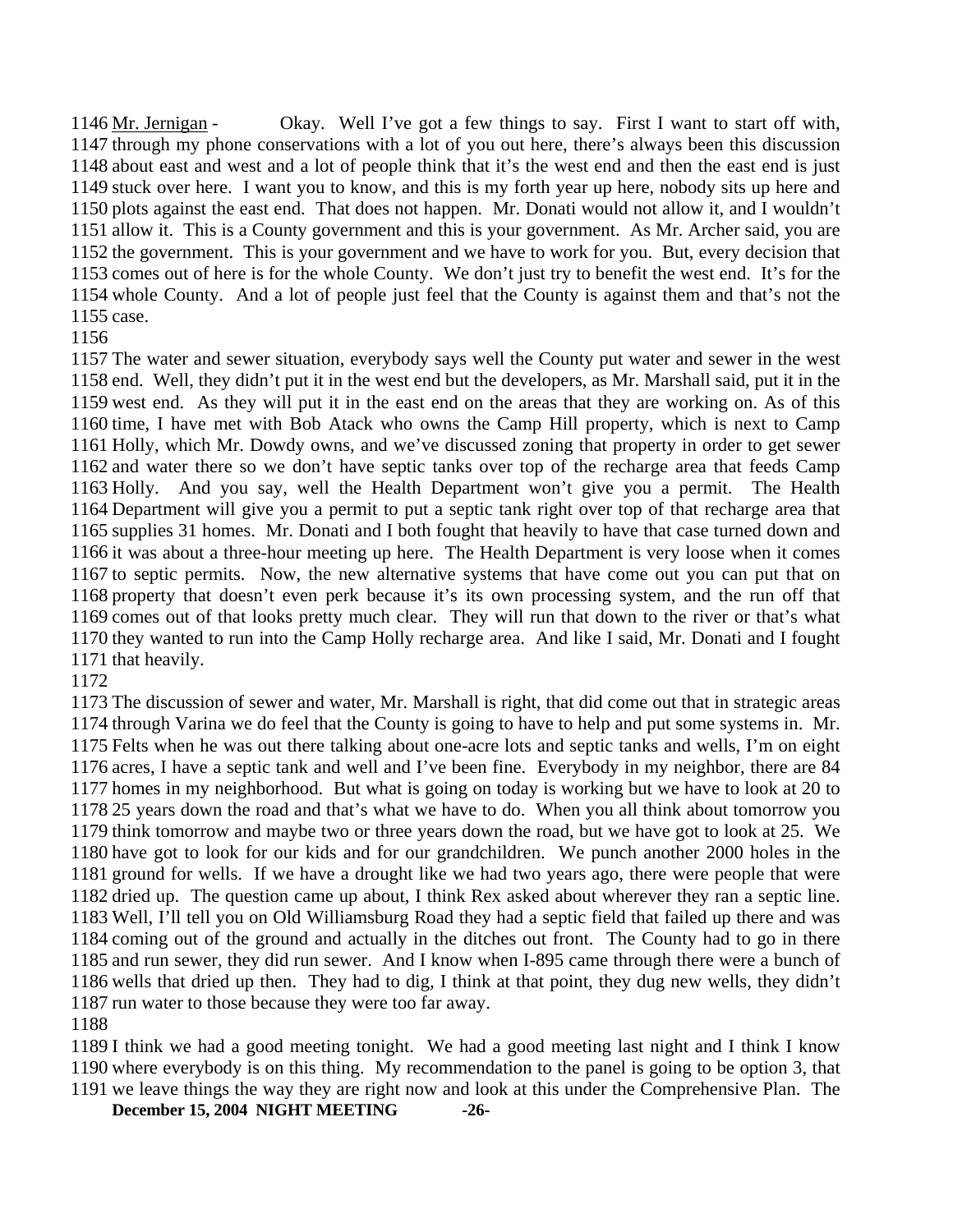Comprehensive Plan this time is going to be done by another agency other than the County. We are out sourcing that this time because it has gotten so huge. But, for this point right now, I'm going to recommend to the panel that we leave things as they are. And I'm going to put that in the form of a motion.

1196

Wait a minute. Mr. Silber, do you have anything to add to it from a 1198 professional side? 1197 Mr. Vanarsdall -

1199

No, sir, Mr. Vanarsdall. I think staff made it at our presentation we 1201 offered four options. Our recommendation is to study this as a part of the Comprehensive Plan 1202 Update. I might mention, if you can give me a minute, maybe what the Comprehensive Plan is 1203 about so that everybody knows what this involves. 1200 Mr. Silber -

1204

1205 Mr. Vanarsdall - Okay.

1206

The County already has a Comprehensive Plan that's basically consist of 1208 three parts. One is its Land Use Plan that's a guide that shows, when development occurs, where 1209 we think it should occur, and for what types of uses. Where residential should go, where office 1210 should go, where industrial should go. So, we have an adopted Land Use Plan. We also have an 1211 adopted long-range road plan called The Major Thoroughfare Plan and then the third element of 1212 the Comprehensive Plan is the Parks  $\&$  Recreation Plan. So, we will be updating that 1213 Comprehensive Plan. Right now it is called the 2010 Plan, it goes out to 2010. The new horizon 1214 year will be 2026. So, we are just now starting this Comprehensive plan which would be a 1215 countywide effort. We will be going out into the community, out in to the County, seeking input 1216 from every group and individual we can in developing this Comprehensive Plan as Mr. Jernigan 1217 said, we have hired consultants to help with this process. We anticipate this to take 14 to 16 1218 months to do and then we will go through the public hearing process and adoption process. 1207 Mr. Silber -1219

 As a part of that, we will be looking at implementation tools, how we are going to implement some of these, techniques or ideas that we will have in the Comprehensive Plans. There may be some ordinance amendments that come out of this, zoning ordinance or subdivision ordinance 1223 that come out of this. reconsidered at that time after we look at the larger global Comprehensive Plan. So, it is a huge effort and we would like to see this a part of that study process to see how we best can accommodate growth. Growth is going to continue to happen in Henrico County. That's been the pass history, it's going to continue to happen, people enjoy living in the County, they want to move to the County and we just have to best organize that growth in the best way we can. And 1229 the extension of utilities is a critical part of where development goes. That's just a fact where development goes, will follow utilities. These types of ordinances that are before you tonight might be

1231

1232 The recommendation that the staff made was Option #3 which was to fold this ordinance 1233 amendment into the Comprehensive Plan Update. I believe Mr. Marshall's recommendation was 1234 slightly different from that. He had a preference to include two other aspects to that option.

1235

**December 15, 2004 NIGHT MEETING -27-** Thank you. I want to thank all of you for speaking for and against and 1237 letting us know how you feel about it and this is the only way that we would know and this is the 1236 Mr. Vanarsdall -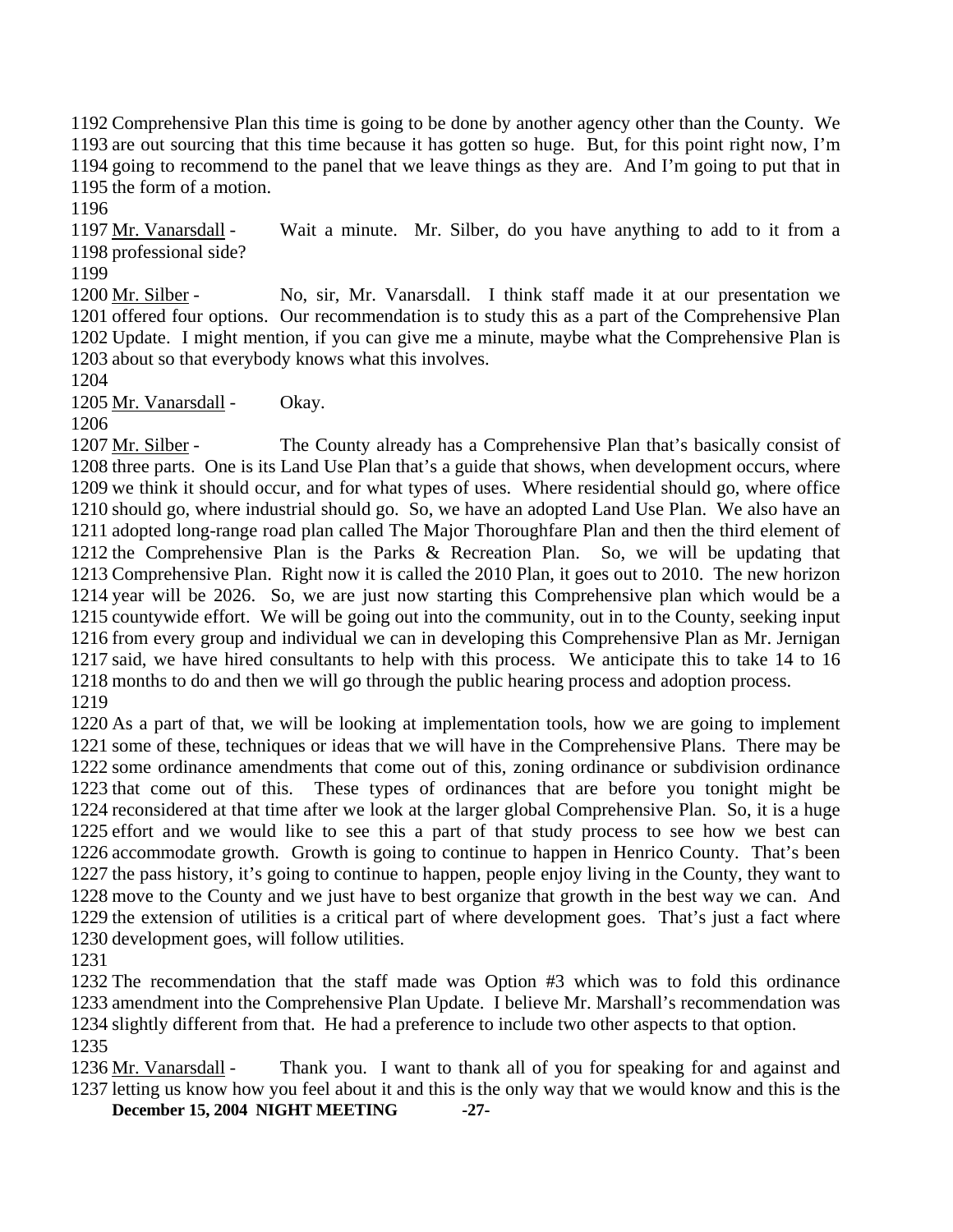real way that the government works. And you will be notified about the Comprehensive Plan and we have series of meetings. We are going to send this on to the Board and the Board will act on it, we don't know when, but it will be on their agenda or it will go into the Comprehensive Plan to study long before the Board does anything, I would think.

1242

I think, depending what the recommendation tonight is from the Planning 1244 Commission, that would just be a recommendation to the Board of Supervisors. The Board of 1245 Supervisors then will likely hold a work session. I suspect they may set a public hearing, 1246 perhaps in February, but we will notifying everyone again as we have in the past by way of 1247 letter. So, if some form of an ordinance amendment comes out of this, the County will be 1248 notifying you. If they decide to table this, Mr. Marshall, maybe this is where you are going, if 1249 they decide to table this, the Board of Supervisors, and they decide not to move forward with the 1250 ordinance amendment then we will not be notifying people we will just fold it into the 1251 Comprehensive Plan Update and roll with it that way. 1243 Mr. Silber -

1252

And one other thing that I want to suggest to you. Because of the east end 1254 and because of this, I believe, it's 45% of the County that has not been developed and that is 1255 mostly in the east end. Is that right? 1253 Mr. Vanarsdall -

1256

1257 Mr. Silber - That's correct.

1258

You should be watchdogs at what comes down there and how it's built 1260 and assist on quality just like the Wilton that we just approved is going to be quality, and that's 1261 what you want. So, with that, we are going to need a motion. 1259 Mr. Vanarsdall -

1262

I'll make a motion, Mr. Chairman. I'm going to make a motion to the 1264 Board of Supervisor that we take Option #3 to leave things as they are right now with one acre 1265 and study it with the Comprehensive Plan for future development. 1263 Mr. Jernigan -

1266

1267 Mr. Marshall - Second.

1268

All right. The motion was made by Mr. Jernigan and seconded by Mr. 1270 Marshall. All in favor say aye...all opposed say nay. The ayes have. The motion passes. 1269 Mr. Vanarsdall -

1271

1272 (The Audience Applauds)

1273

1274 The Planning Commission voted to forward the ordinance to the Board of Supervisors to Take 1275 Option 3 to place this with the Comprehensive Plan Study.

1276

1277 Mr. Silber - Thank you very much.

1278

1279 Mr. Vanarsdall - Do we have a motion to adjourn?

1280

1281 Mr. Marshall - So moved.

1282

**December 15, 2004 NIGHT MEETING -28-**1283 Mr. Archer - Second.